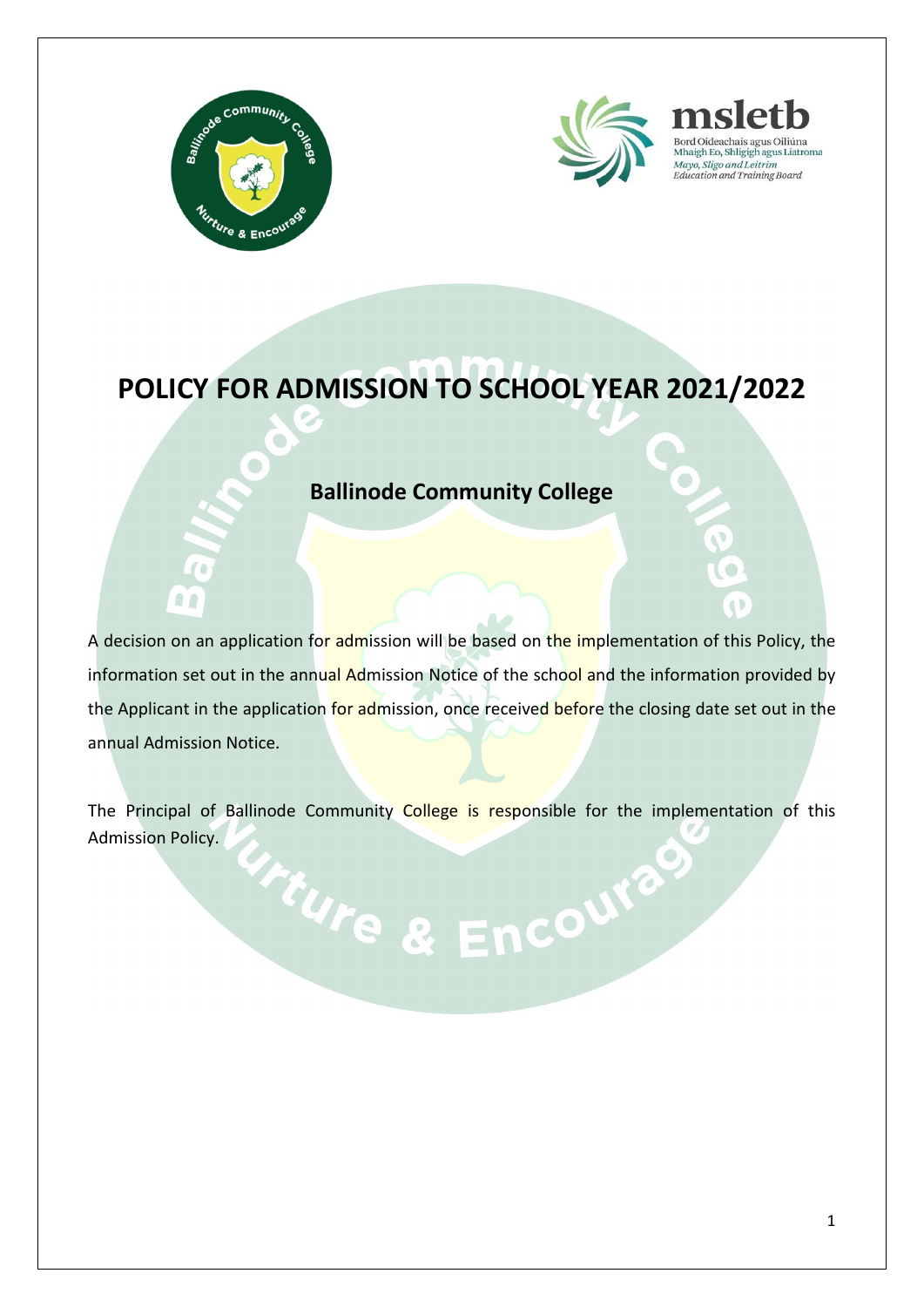#### **INTRODUCTION TO BALLINODE COMMUNITY COLLEGE**

#### *Type of School*

Multi-Denominational, co-educational school; under the trusteeship of Mayo, Sligo & Leitrim ETB, grantaided, publicly funded.

#### *Management*

Under Mayo, Sligo & Leitrim ETB, as patron of the school, and membership of the Board of Management.

#### *Members:*

Mr. Arthur Gibbons (ETB) Mr. Donal Gilroy (ETB) Mr. Ken Maguire (ETB) Mr. Pat Forde (ETB)

#### *Principal*

David McGuinness

#### *Organisations*

| <b>School Phone No.:</b> | 07191-45480                |
|--------------------------|----------------------------|
| School Fax No.:          | 07191-41084                |
| E-Mail:                  | ballinodecollege@msletb.ie |
| Web:                     | www.ballinodecollege.com   |

#### *Programmes*

*Junior Cycle:*  Programmes<br>
Junior Cycle:<br>
Junior Certificate Programme; Junior Cert. School's Programme

Ms. Andrea Gallagher (Teachers Rep) Mr. Gavin White (Teacher's Rep) Mrs. Kate Dolan (Parents Rep) Mr. David McGuinness (Principal / Secretary)

*Deputy Principal* David Downey

**Student Council Parent's Association** 

*Senior Cycle:* Leaving Certificate Programme; Leaving Cert. Vocational Programme (LCVP) Leaving Cert. Applied

rac

#### *Special Educational Needs*

Special Needs are catered for by Learning Support and Resource teachers allowed by the Department of Education & Skills. The school also has two classes for students with Moderate General Learning Difficulties.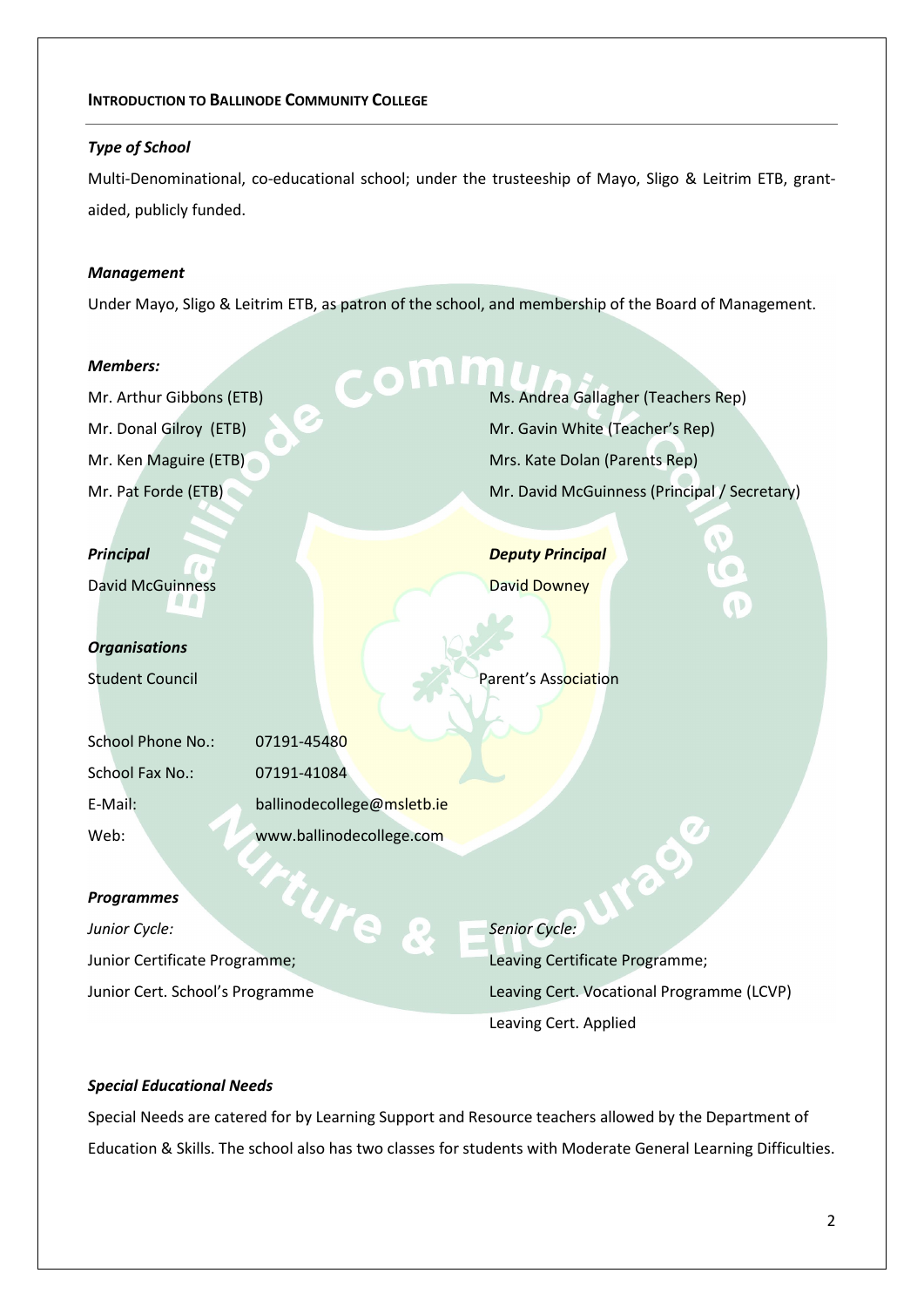#### *Extra-Curricular Activities / Parallel Curriculum*

These activities complement the formal curriculum in contributing to the all-round physical development of students. The activities include: GAA, Soccer, Basketball, Athletics, Girls Active and Educational Tours. Participation in extra-curricular activities is facilitated through inter-school activities, lunchtime and afterschool activities. All students are encouraged to participate in these programmes.

#### *Other relevant information*

The school operates an iPad rental scheme and all students use these devices as learning tools.

We will endeavour to finalise full particulars of the school calendar for each session, inclusive of school opening hours, Parent-Teacher meetings, Staff Development Programmes, etc., by the end of August each year and circulate these particulars to all parents.

#### *School promotion & enrolment*

The school follows an enrolment programme which encompasses the following:

- Primary School Visits
- Taster Day
- Open & Enrolment Evening
- Follow-up school visit if necessary for transfer information

This is followed by a Transition Programme for new students beginning in September of the new school year. This includes Parent's Information Evening, Student Mentoring and Homework Club. These supports are assisted by the staff of Ballinode Community College with support from Sligo School Completion Programme and Sligo Home Youth Liaison Service.

The school also uses promotion to inform our community about the work we do. This includes:

Use of local media for publicity Annual Prize giving

Use of Social Media Graduation Night

Ballinode Community College PPS's feeder schools are as follows:

| St. Brendan's N.S.   | Carbury N.S                      |
|----------------------|----------------------------------|
| St. Edwards N.S.     | St. Johns N.S.                   |
| Sligo School Project | Scoil Naomh Eanna, Carraroe      |
| Scoil Ursula         | Gaelscoil Cnoc na Ri             |
| Calry N.S            | Our Lady of Mercy Primary School |
| Rathcormac N.S       |                                  |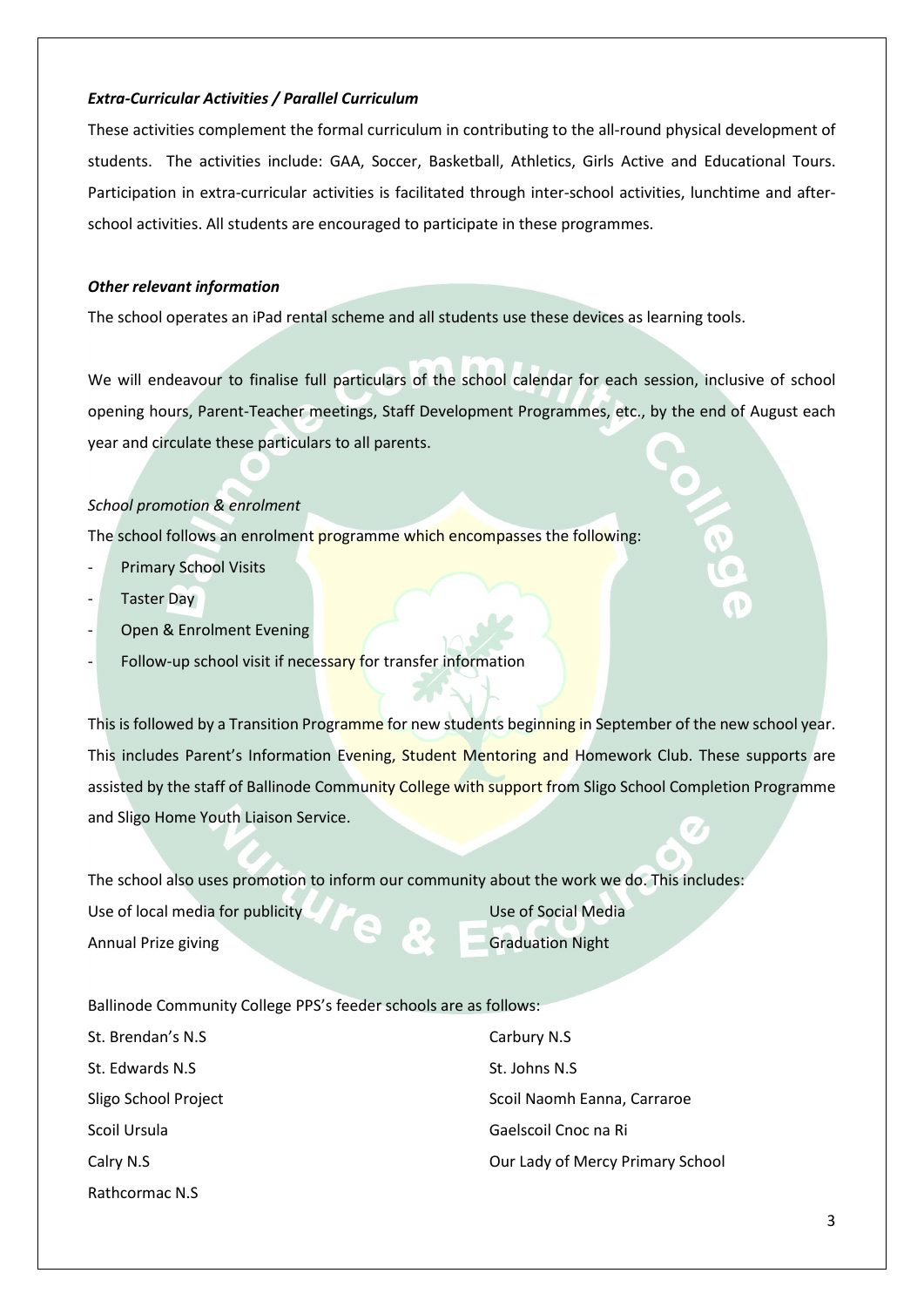#### **TABLE OF CONTENTS**

#### **PART A –** *General Information for All Applicants*

- 1. Glossary of terms
- 2. Admission Statement
- 3. Legal Framework
- 

 $\bigodot$ 

## 2. Admission Statement<br>3. Legal Framework<br>4. General Admission Provisions **PART B -** *Information for Specific Categories of Applicants*

5. Application to First-Year Group

 $\Gamma$ 

6. Application to All Year Groups Other Than First-Year

Ture & Encourage

7. Application to Special Classes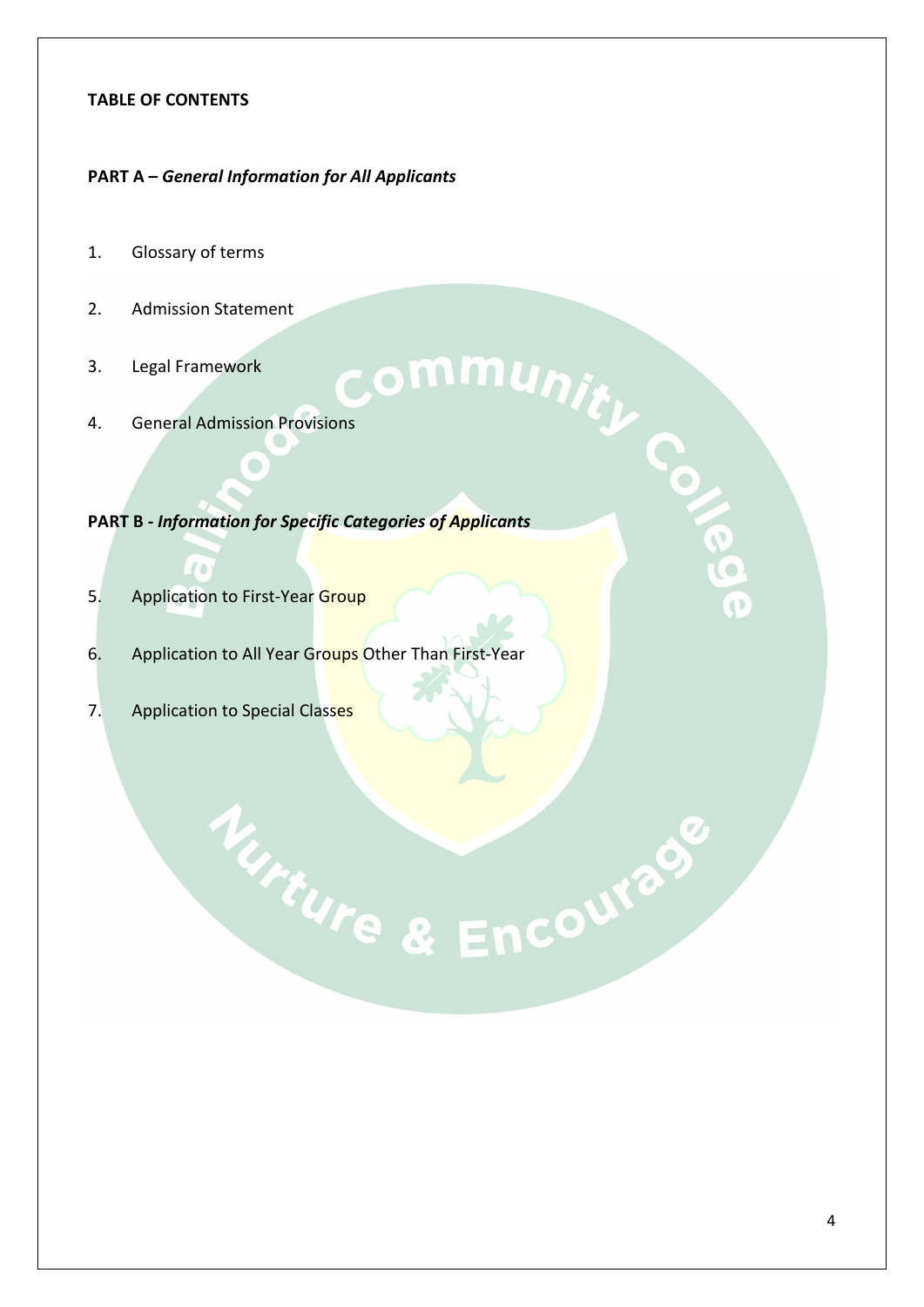#### **1 GLOSSARY OF TERMS**

'**Applicant'** means the parent / guardian of a Student, or, in the case of a Student who has reached the age of 18 years, the Student, who has made an application for admission to Ballinode Community College.

'**Student'** means the person in respect of whom the application is being made. All uses of the word throughout this Policy therefore imply 'prospective' as part of the interpretation. That is, the use of the word 'Student' does not mean that the application for him/her has been accepted such that s/he is regarded as a Student of Ballinode Community College by virtue of application alone.

'**Gender'**, in line with the definition of "*the gender ground*" in the Equal Status Act 2000, is such that "*one is male and the other is female*". [This does not prejudice any Student who is Intersex or identifies as Androgynous/Androgyne, Bigender, Demigender, Gender Fluid, Genderqueer, Multigender, Neutrois, Non-binary, Transgender, Transsexual or otherwise*.*]

'**Catchment Area'** refers to the designated residential area for application to all classes at Ballinode Community College in respect of the person on whose behalf the application is being made. The catchment area for Ballinode Community College is defined as the town of Sligo itself, and encompasses the schools listed below.

'**Parent'** has the same meaning as in the Education Act 1998 and includes a foster parent and a guardian appointed under the Guardianship of Children Acts, 1964 to 1997.

'**Feeder Primary Schools'** refers to the primary schools of preference for application to Ballinode Community College. The feeder primary schools for Ballinode Community College are:

| St. Brendan's N.S, Cartron         | Carbury N.S, The Mall                         |
|------------------------------------|-----------------------------------------------|
| St. Edwards N.S, Ballytivnan       | St. Johns N.S, Temple St.                     |
| Sligo School Project, Abbeyquarter | Scoil Naomh Eanna, Carraroe                   |
| Scoil Ursula, Strandhill Road      | Gaelscoil Cnoc na Ri, Maugheraboy             |
| Calry N.S, Calry                   | Our Lady of Mercy Primary School, Pearse Road |
| Rathcormac N.S, Rathcormac         |                                               |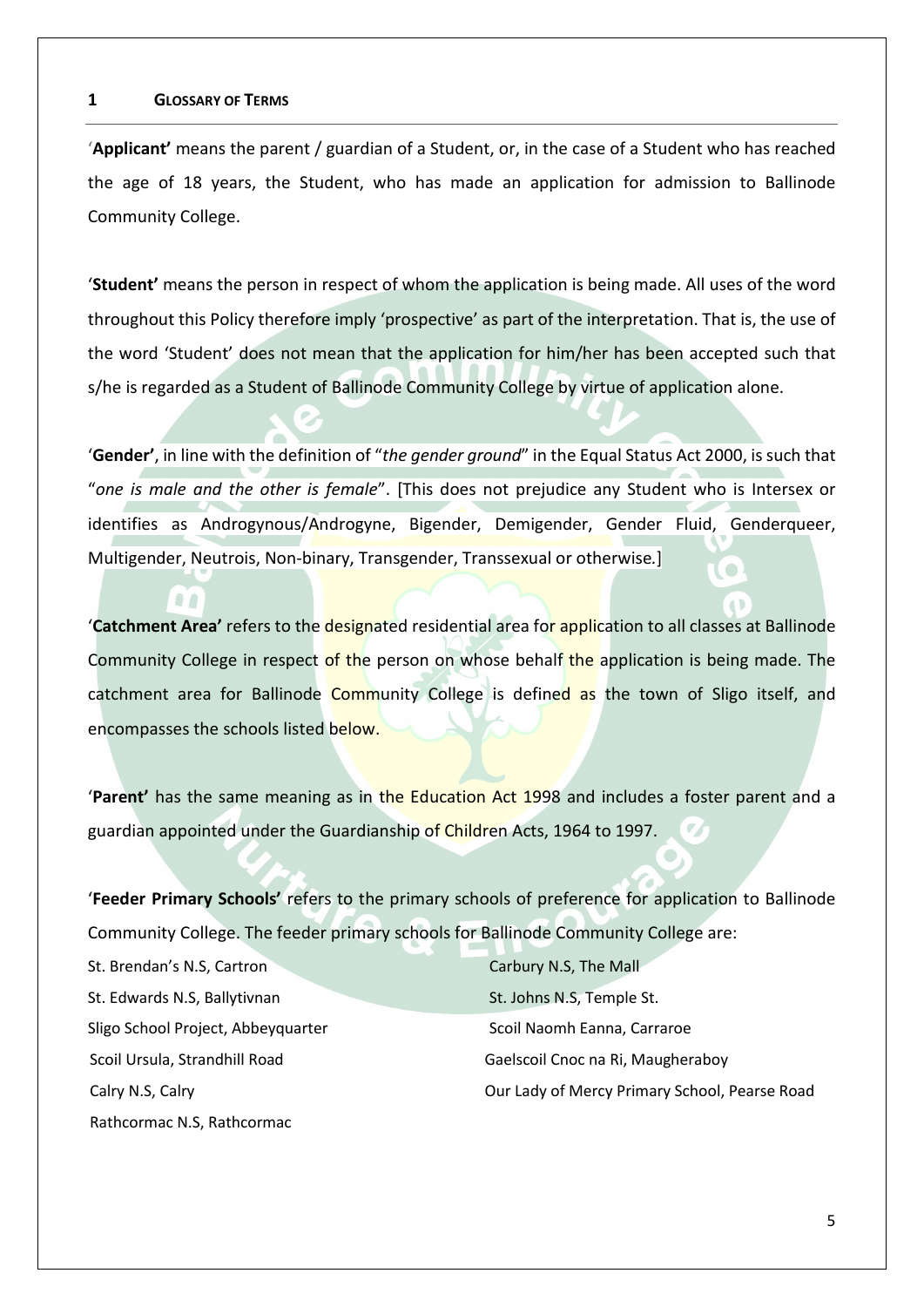For the purpose of the selection criterion relating to the student having a sibling who previously attended the school, '**Sibling'** refers to full siblings, half-siblings, foster-siblings and step-siblings.

For the purpose of the selection criterion relating to the student having a sibling currently enrolled in the school, '**Sibling'** refers to full siblings, half-siblings, foster-siblings, step-siblings and students who reside in the same household.

**[Note:** the wider definition of sibling in the second of the two paragraphs immediately above is for the purpose of facilitating families who are required to do more than one drop-off and/or collection to/from the school.]

'**Special Class'** means a class that has, with the approval of the Minister of Education and Skills, been established by a school to provide an education exclusively for Students with a category or categories of special educational needs specified by the Minister of Education and Skills . Ballinode Community College has two Special Classes, established to cater for special educational needs of students with Moderate General Learning Disabilities.  $\ddot{\phantom{0}}$ 

'**Relevant Report',** as advised by the Department of Education and Skills and the National Council for Special Education (NCSE), means a written report based on an assessment by a relevant professional who makes a recommendation for a Special Class placement. The relevant professional may include an educational psychologist, psychologist, other relevant health professionals, HSE disability services or HSE multi-disciplinary team staff, in line with guidance issued by the NCSE on this point.

Te & Enc<sup>o</sup>

**'First-Year'** means the intake group of Students for the most junior class or year in a school.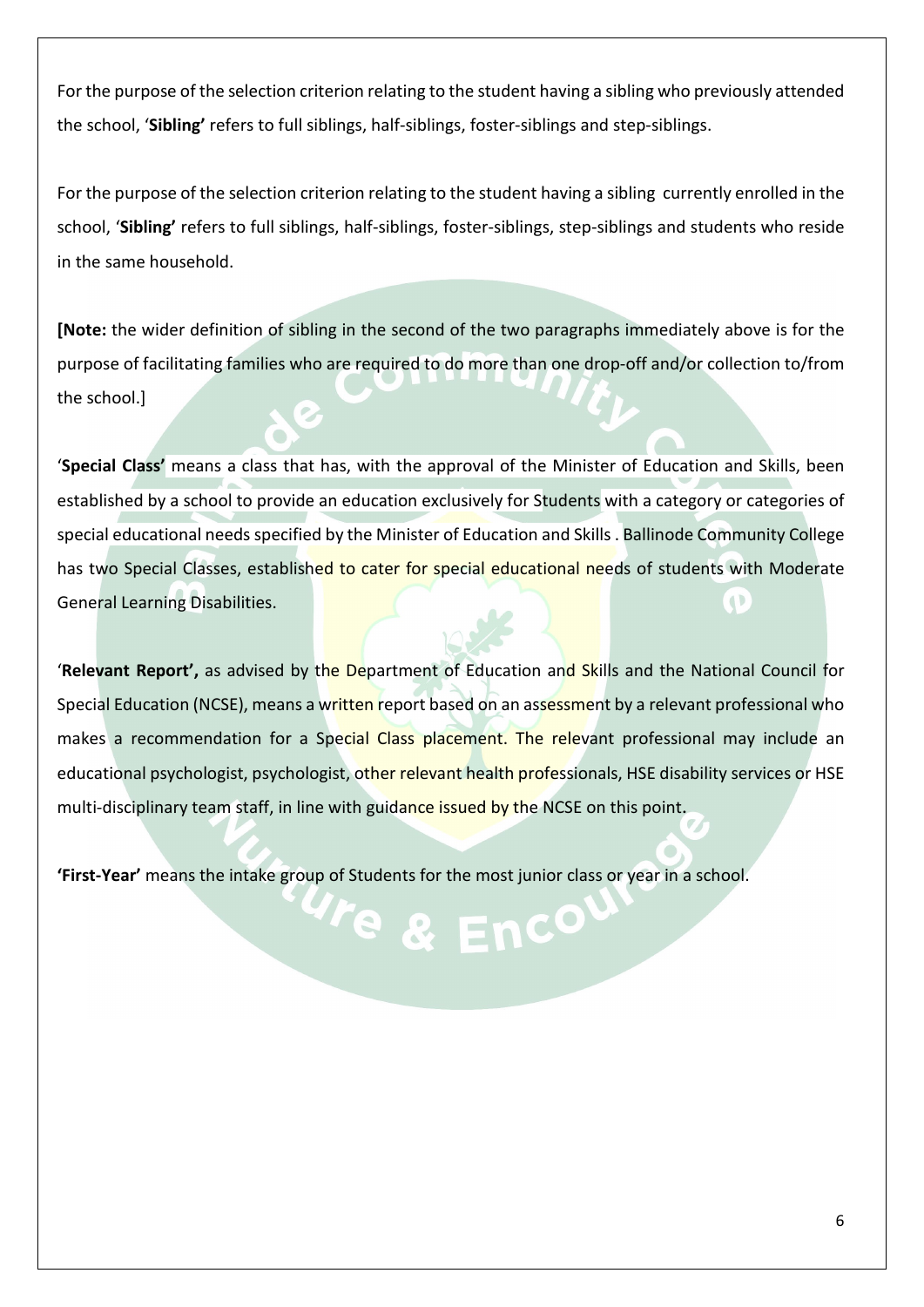#### **2 ADMISSION STATEMENT**

#### *Characteristic Spirit Statement for ETB Schools*

ETB schools are state, co-educational, multidenominational schools  underpinned by the core values of: 

- **Excellence in Education;**
- Care;
- Equality;
- Community and
- Respect.



As the state provider of education, the ETB sector defines a 'multidenominational' school in the following way: 

ommunit<sub>h</sub>

In ETB schools, all students are given equal opportunities for enrolment in line with the Education (Admissions to School) Act 2018.  Once enrolled, our schools strive to provide all students with equal opportunities to engage with the curriculum and school life. In all aspects of school life all members of our school communities are treated equitably regardless of their race, gender, religion/belief, age, family status, civil status, membership of the Traveller community, sexual orientation, ability or socioeconomic status.  

Our schools provide a safe physical and social environment that reinforces a sense of belonging to the school community and wider society. They strive to enable every student to realise their full potential regardless of any aspect of their identity or background. Our schools promote a fully inclusive education that recognises the plurality of identities, beliefs and values held by students, parents and staff. We prepare open-minded, culturally sensitive and responsible citizens with a strong sense of shared values. 

In ETB schools, students of all religions and beliefs are treated equally.  The school environment and activities do not privilege any particular group over another whilst at the same time acknowledging and facilitating students of all religions and beliefs.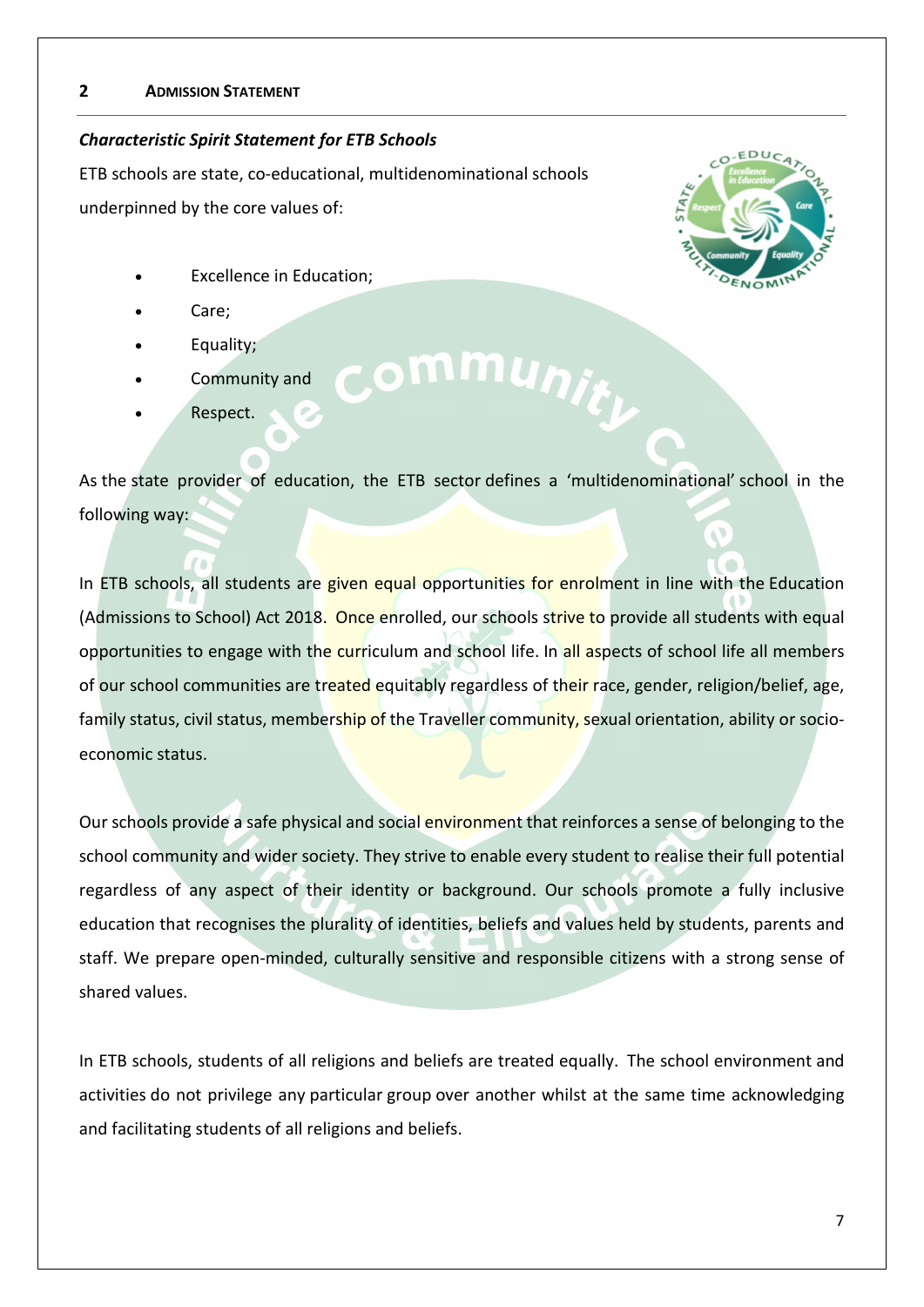Accordingly, Ballinode Community College shall not discriminate in its admission of a Student based on the following grounds:

- 2.1. Gender of the Student or Applicant. However, where a school admits students of one gender only, it is not discriminatory to refuse to admit Students not of that gender;
- 2.2. Civil status of the Student or Applicant;
- 2.3. Family status of the Student or Applicant;
- 2.4. Sexual orientation of the Student or Applicant;
- 2.5. Religion of the Student or Applicant;
- 2.6. Disability of the Student or Applicant;
- 2.7. Race of the Student or Applicant;
- 2.8. The Student's or Applicant's membership of the Traveller community;
- 2.9. Special educational needs of the Student or Applicant. {However, where the school provides education exclusively for a category or categories of special educational need(s) in a Special Class, it is not discriminatory to refuse to admit to that class a Student who does not have the specified special educational need(s).

Ballinode Community College shall not charge fees or payments or seek contributions as a condition of admission or continued enrolment of a Student.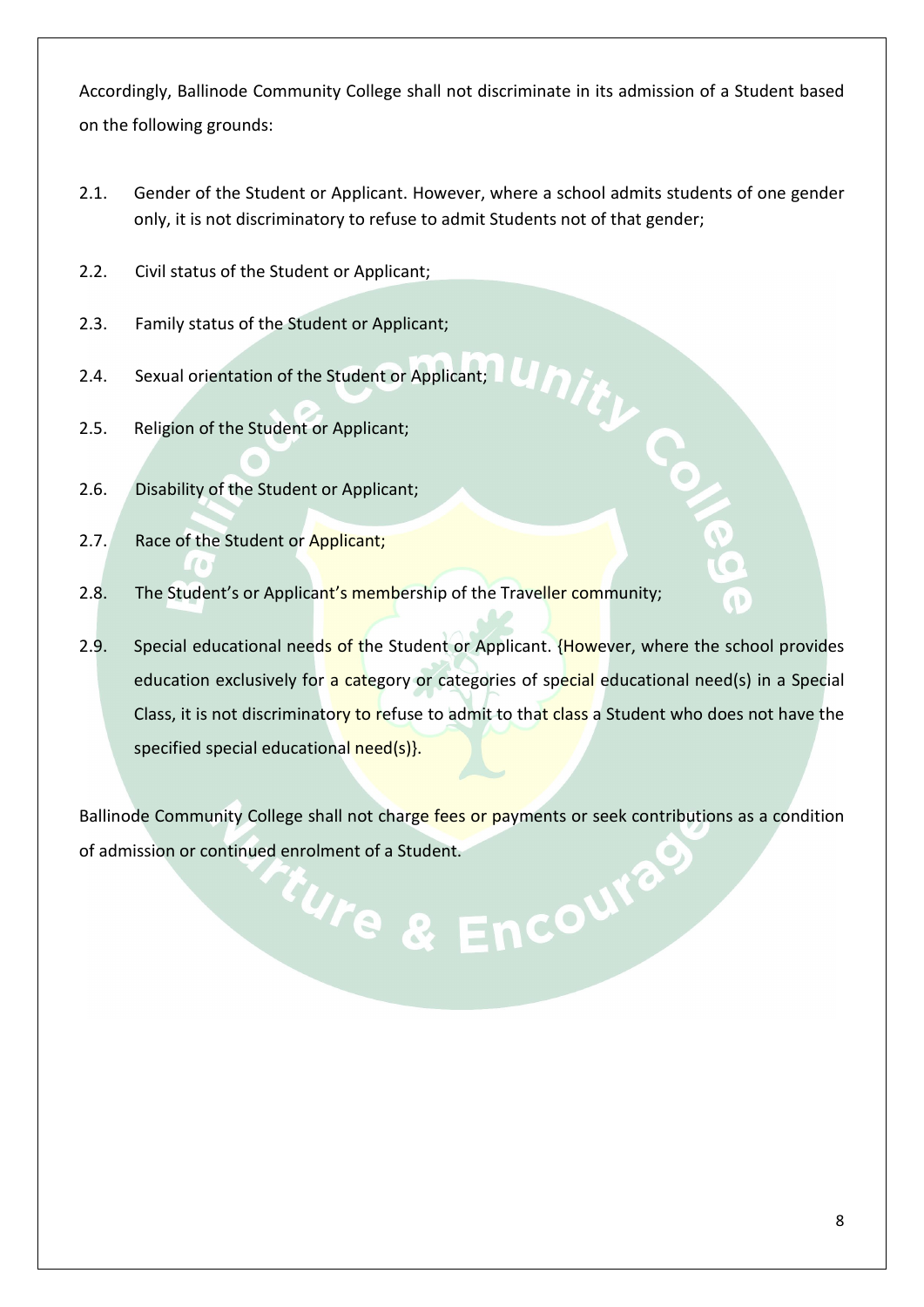#### **3 LEGAL FRAMEWORK**

 $\Omega$ 

Mayo, Sligo & Leitrim ETB was established under the Education and Training Board Act 2013 which sets out the functions of all ETBs, including to establish and maintain recognised schools, centres for education and education and training facilities in each ETB's functional area.

The board of management of Ballinode Community College is a committee established under section 44 of the Education and Training Board Act 2013 and also constitutes a board of management within the meaning of the Education Act 1998.

The Education (Admission to Schools) Act 2018 and the Education (Welfare) Act 2000 place a duty on all recognised schools to prepare and publish an Admission Policy.

The Education Act, 1998 provides for an appeal process in the event of a refusal to enrol. The appeal process is set out in section 5.3 in respect of applications made to the First-Year Group and in section 6.3 in respect of applications made to all years other than the First-Year Group.

It is important to understand that our school does not provide '*religious instruction'* and therefore the legal requirement to advise of the option to opt-out of religious instruction does not arise in this school.

It is also important to understand the distinction between '*religious instruction'* and '*religious education':*

- *Religious instruction* is a term used in Ireland to indicate instruction in accordance with the rites, practices and teachings of a **particular** religion or denomination for pupils of that religious tradition. Religious instruction may be provided in a denominational school setting.
- *Religious education* is open to all pupils regardless of their commitment to any particular religion or worldview. It seeks to contribute to the spiritual and moral development of all students equally.

As ETB schools are 'multi-denominational', Ballinode Community College supports the provision of *religious education* that caters for all students regardless of their religious or non-religious beliefs and therefore does not provide *religious instruction* of any particular religion or belief.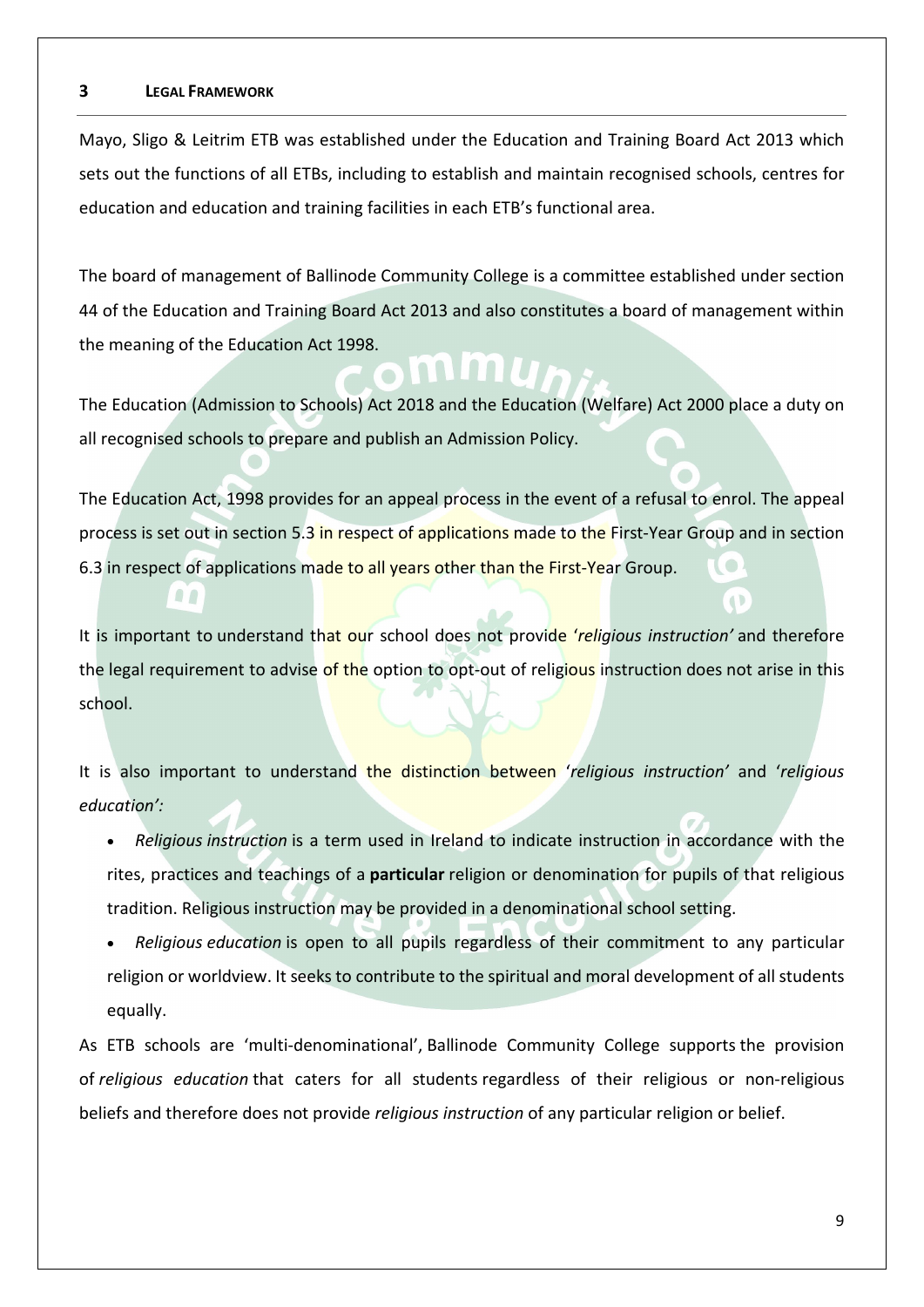#### **4 GENERAL ADMISSION PROVISIONS**

A decision on an application for admission shall be based on:

- the implementation of this Admission Policy,
- the annual Admission Notice of the school, and the
- information provided by the Applicant in the application for admission.

If, prior to the commencement of section 62 of the Education Act 1998 by the Education (Admission to Schools) Act 2018 on the 1<sup>st</sup> February 2020, Ballinode Community College had confirmed, in writing, that an Applicant had been placed on a list relating to the allocation of school places for entrance before the 1<sup>st</sup> February 2025, then this confirmation is still valid and the Applicant will be offered that place.

In processing an application Ballinode Community College **shall not consider**:

- 4.1 The payment of fees or contributions to the school;
- 4.2 A Student's academic ability, skills or aptitude; unless: it is necessary to ascertain whether or not the Student has the category of special educational needs concerned for admission to a school approved by the Minister of Education and Skills providing education exclusively to Students with a specified category of special educational needs or a special class;
- 4.3 The occupation, financial status, academic ability, skills or aptitude of a Student's Parent(s);
- 4.4 A requirement that a Student or his or her Parent(s), attend an interview, open day or other meeting as a condition of admission;
- 4.5 A Student's connection to the school due to a member of his or her family attending or having previously attended the school.
- 4.6 The date and time on which an application for admission was received by the school as long as it is received during the period specified for receiving applications set out in the annual Admission Notice for that academic year.

**Ballinode Community College will consider** the offer of a place to every Student seeking admission to the school, **unless one of the following applies**:

4.7 The Parent fails to confirm in writing that s/he accepts the Student Code of Behaviour and he/she shall make all reasonable efforts to ensure compliance with such code by the Student;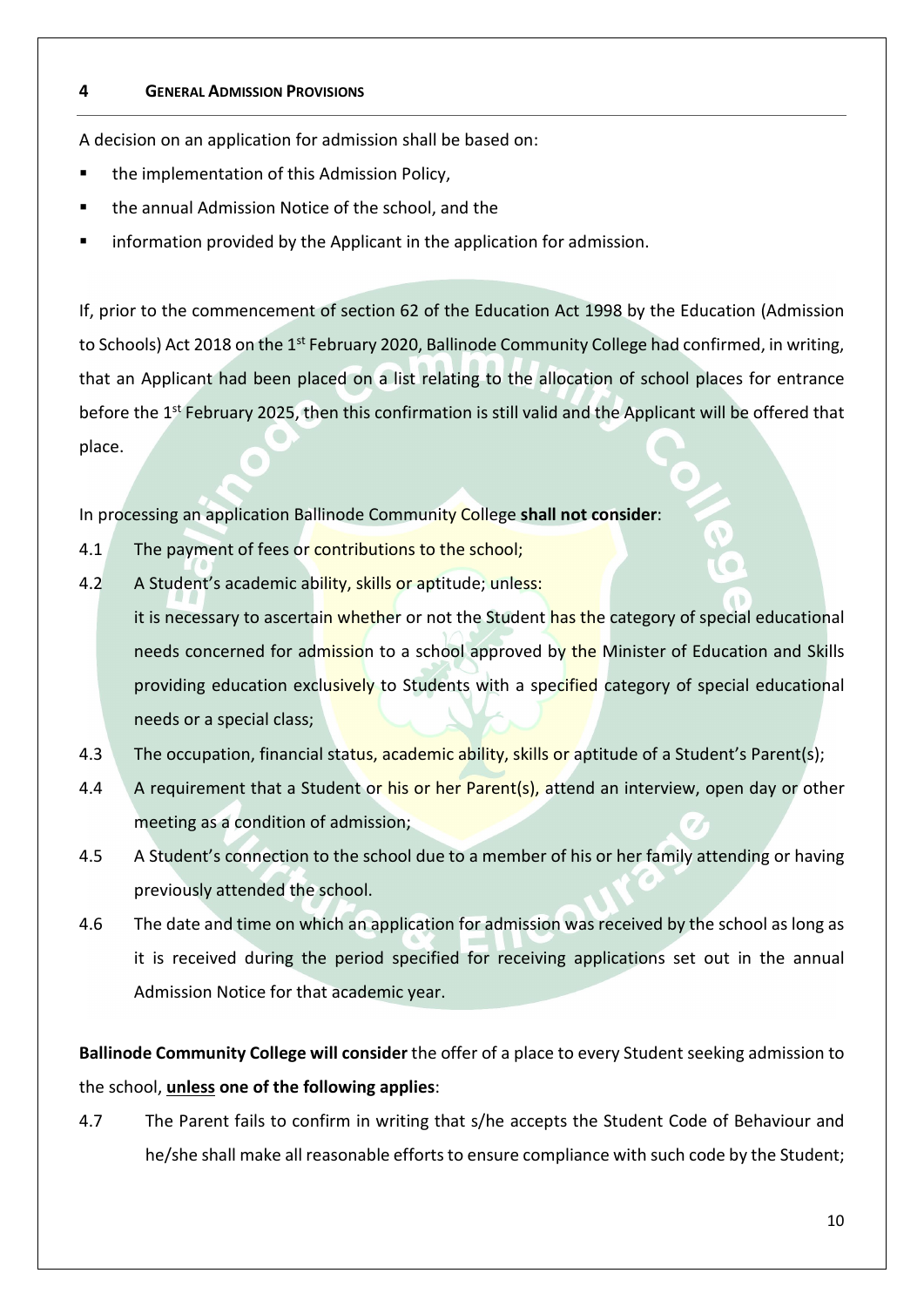4.8 The Student seeking admission to a Special Class in the school does not have the category of special educational needs specified by the Minister of Education and Skills in respect of that class.

Where Ballinode Community College considers an application, each Student shall receive a place, unless the school is oversubscribed, in which case, selection criteria will be applied to each application.

Section 5 of this Policy addresses the selection criteria and other matters related to the admission provisions for the First-Year Group.

Section 6 of this Policy addresses the selection criteria and other matters related to the admission provisions for all year groups other than First-Year.

Section 7 of this Policy addresses the selection criteria and other matters related to the admission provisions for the Special Class(es).

Mure & Encourage

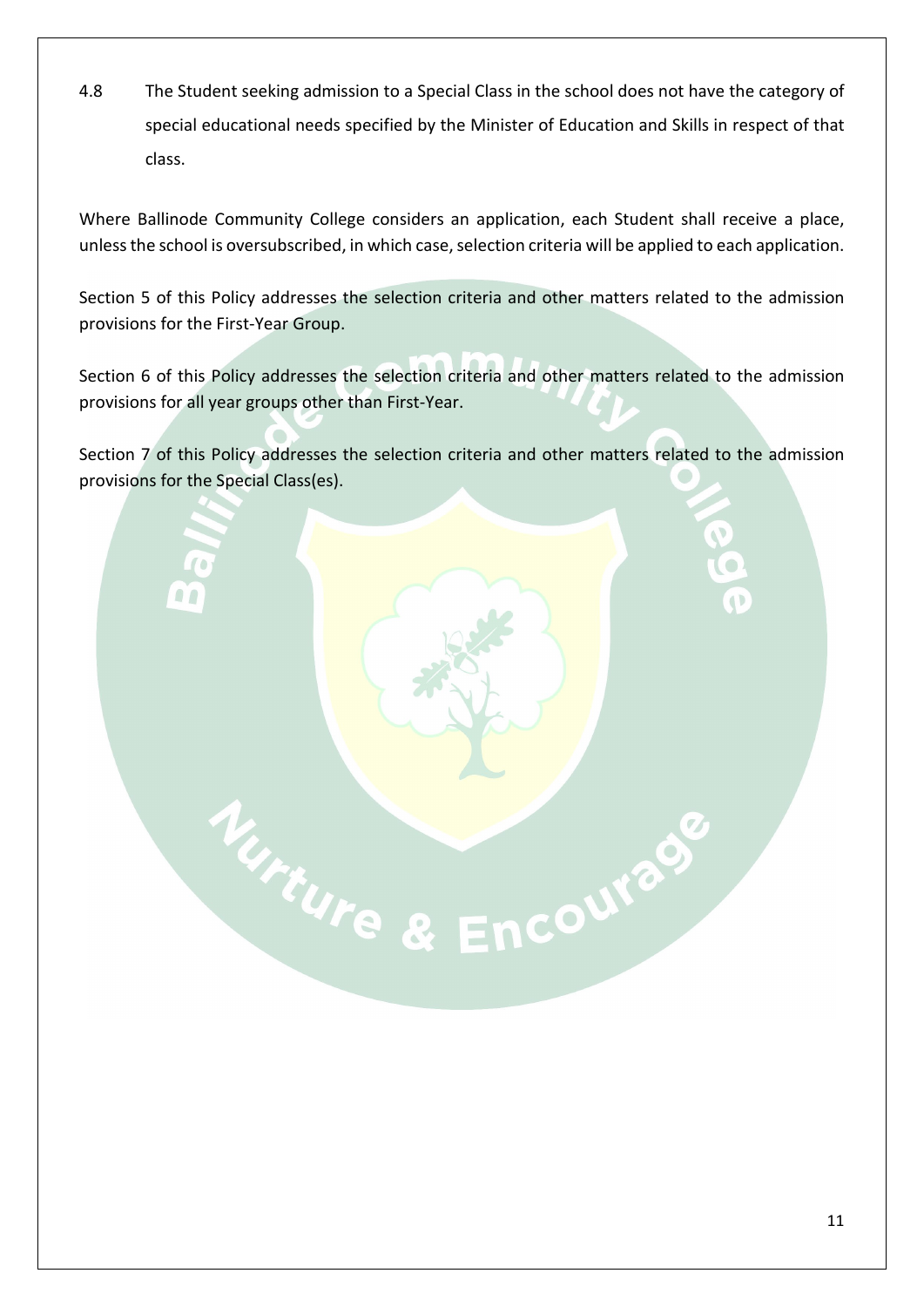#### **SECTION 5**

#### **APPLICATION TO THE FIRST-YEAR GROUP**

#### **5 APPLICATION TO THE FIRST-YEAR GROUP**

# **5.1.1.** Oversubscription<br> **5.1.2.** Selection criteria in order of priority<br> **5.1.3.** Selection process<br> **5.1.4.** Late Applications<br> **1.4.** Late Applications

- 5.1.1. Oversubscription
- 5.1.2. Selection criteria in order of priority

 $\bigcirc$ 

- 5.1.3. Selection process
- 5.1.4. Late Applications
- 5.1.5. Second/third-round offers of a place
- 5.1.6. Acceptance of a place
- 5.1.7. Refusal
- 5.1.8. Withdrawal of an offer
- 5.1.9. Appeals

 $\Omega$ 

#### **5.2 Appeals**

- 5.3.1. Appeal where refusal was due to oversubscription
- 5.3.2. Appeal where refusal was for a reason other than oversubscription

Nurre & Encourage

5.3.3. Basis for appeal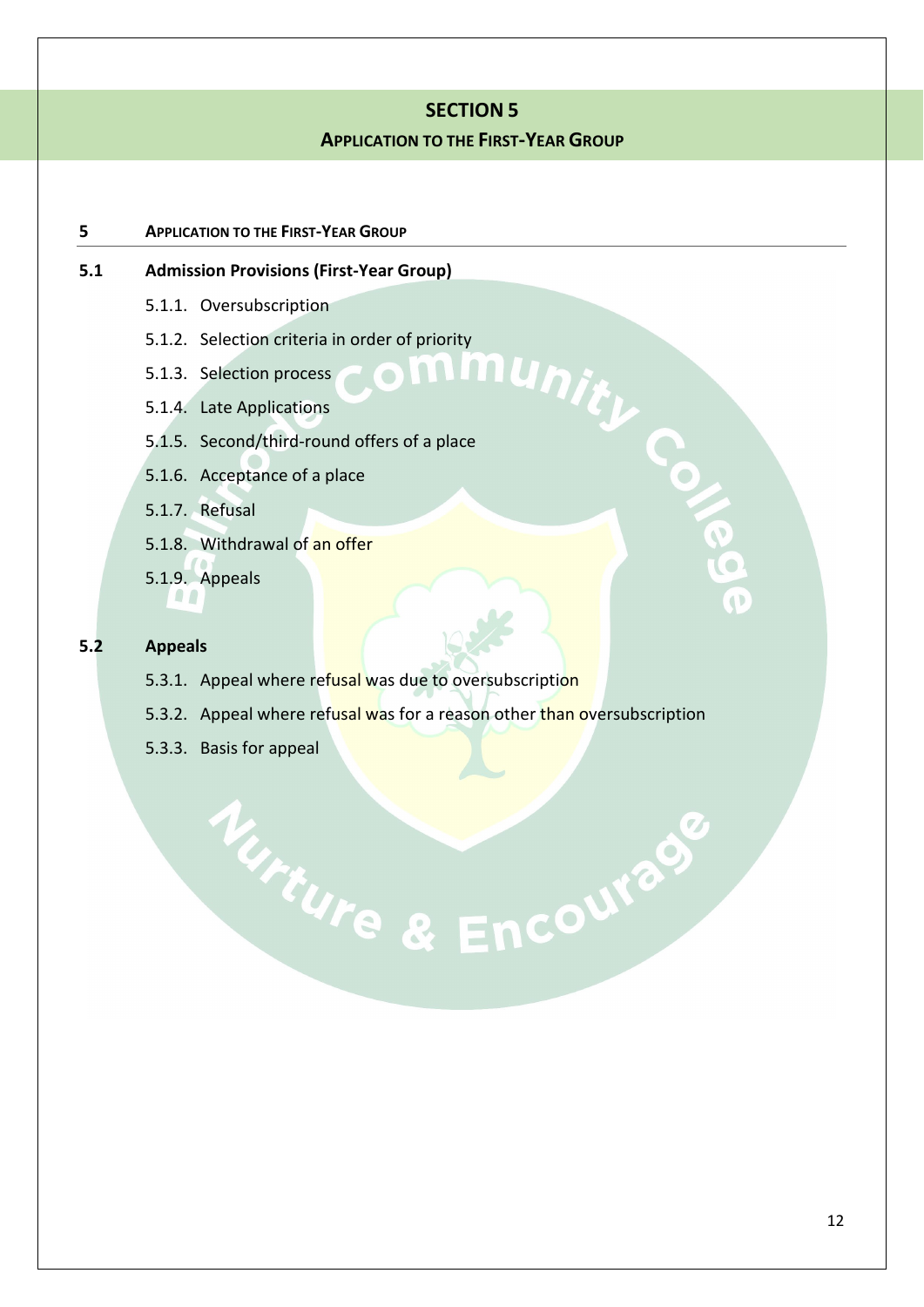#### **5.1 ADMISSION PROVISIONS (FIRST YEAR GROUP)**

Where Ballinode Community College is not oversubscribed, all Students will be offered a school place, subject to sections 4.7 and 4.8 .

A Student applying for the First Year Group but seeking admission to a Special Class should see Section 7 of this Admission Policy. If the student is also applying for a place in the mainstream First-Year Group year group in the event of an unsuccessful application to the Special Class, this section 5 is also applicable. Communiti

#### **5.1.1 Oversubscription**

When the number of applications exceeds the number of places available, the published selection criteria as set out at section 5.1.2 below will apply and a waiting list shall be compiled which shall remain valid only for the school year in respect of which the applications are made. Where Ballinode Community College is in a position to offer further school places that become available for and during that academic year, places will be offered in accordance with the order of priority in which Students have been placed on the waiting list.

For the avoidance of doubt, if a Student does not receive a place in the school for a given academic year, but s/he wishes to be considered for admission to the same year group in the following academic year, a new application must be made on behalf of that Student during the dates specified by the school as being the period when it will accept applications to all year groups other than First-Year.

Where an application is made on behalf of a student for both the Special Class and a mainstream year group, and his/her application for one but not both is successful, s/he will remain in the same position on the waiting list for the group to which s/he was not successful, regardless of whether the Applicant accepts the place in the group to which the student was successful.

Where the school is oversubscribed, any selection criteria that are not included in this Admission Policy shall not be considered in determining whether or not a Student is admitted to the school.

#### **5.1.2 Selection Criteria**

Ballinode Community College will apply the following criteria for admission to the First-Year Group: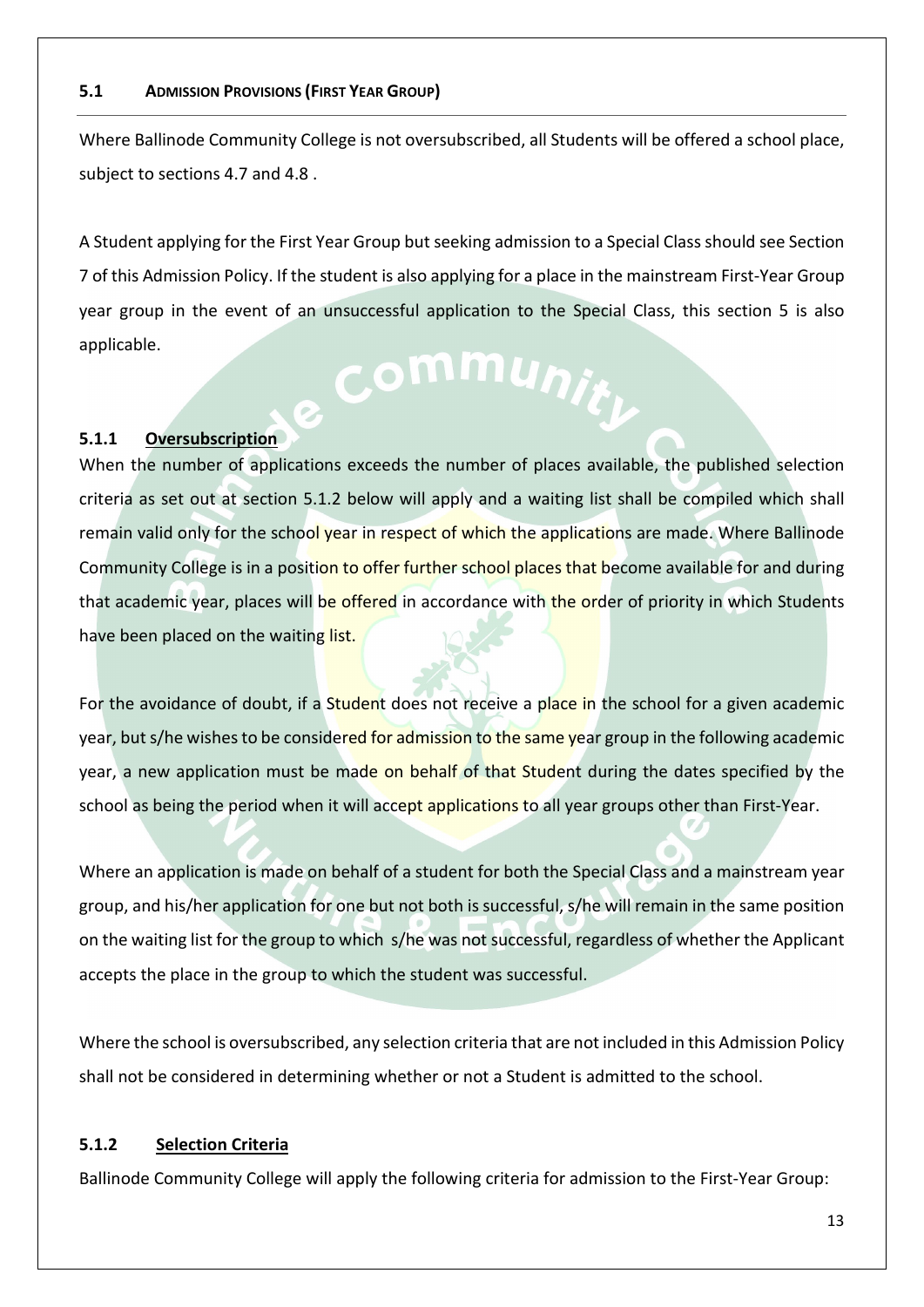- *a. If the Student has siblings currently enrolled in the school;*
- *b. Whether the Student attended a feeder primary school.*
- *c. If the Student resides in the catchment area;*

Note: See section 7 for selection criteria applicable to admission to the Special Class.

#### **5.1.3 Selection process**

Ballinode Community College will apply the selection process as follows:

An Applicant will be offered a place in Ballinode Community College based on the number of the published selection criterion met by him/her *i.e.* an Applicant who meets three of the specified application criteria will be given priority over an Applicant who meets two of the specified application criteria.

Where two or more applications have met the same number of selection criteria and are tied for a place, Ballinode Community College will apply a random lottery to assign any available places in the school, or on the waiting list, to those applications.  $\ddot{\bullet}$ 

N.B. The number of places available in a year group is subject to reduction in the event that a placement(s) in the Special Class is/are given to Student(s) from that year group, i.e. the selection process for the Special Class will be completed before the selection process for the mainstream year group and the number of Students who are offered a place in the Special Class will be the number by which the places in the relevant mainstream year group(s) are reduced.

#### **5.1.4 Late applications**

An application received by Ballinode Community College after the closing date published by the school, and set out in the Admission Notice, is considered a late application for the purposes of this Admission Policy.

*Urture & Encouved* 

Where Ballinode Community College is oversubscribed and receives a late application for admission, that application will receive a place on the waiting list beneath Applicants whose applications were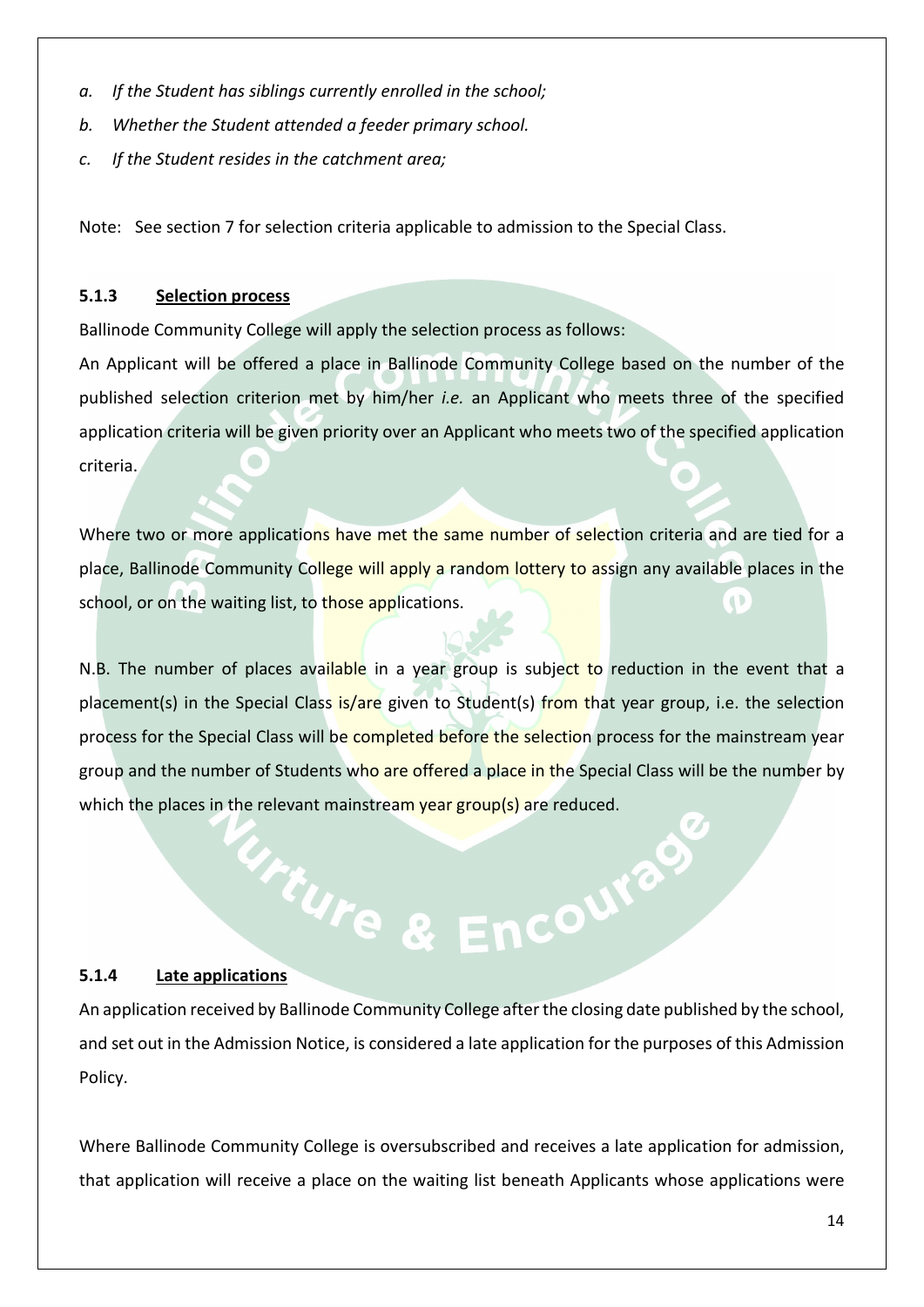received by the school before the closing date for applications. Such late applications will be placed on the waiting list in accordance with the date and time they were received by the school subject to sections 4.7 and 4.8.

Where Ballinode Community College is not oversubscribed and it receives a late application, the Student seeking admission will receive an offer of a place within the school, subject to sections 4.7, and 4.8, and the same process as applies to Applicants whose applications were received before the closing date will be applied *i.e.* an Acceptance Form will be issued to the Applicant for completion and nu<sub>nit</sub> return to the school within 2 weeks of issue*.*

#### **5.1.5 Second/third-round offers of a place**

Where a Student is in receipt of an offer of a place within Ballinode Community College but does not accept the offer, or the school withdraws the offer in line with the relevant provisions of this Policy, the place will be offered to the next Student on the waiting list in a second-round of offers. This process will continue throughout third and fourth rounds *etc.* until all places within the school have been filled.

#### **5.1.6 Acceptance of a place**

 $\Omega$ 

If the Student in respect of whom the application is made is offered a place, the Applicant will be issued with an Acceptance Form by the school.

The Applicant shall indicate acceptance of an offer by fully completing and returning the Acceptance Form by the date set out in the School's Admission Notice, or within 2 weeks of issuing by the school if it is a late application or if it is a second/third-round offer. This includes indicating whether or not s/he has applied for and is awaiting confirmation of an offer of admission from another school.

Failure to fully complete and return the Acceptance Form to the school by the date set out in the School's Admission Notice, or within 2 weeks of issuing by the school if it is a late application or if it is a second/third-round offer, may result in withdrawal of an offer, in line with the grounds for withdrawal of an offer, as set out below.

#### **5.1.7 Refusal**

 $\ddot{\phantom{0}}$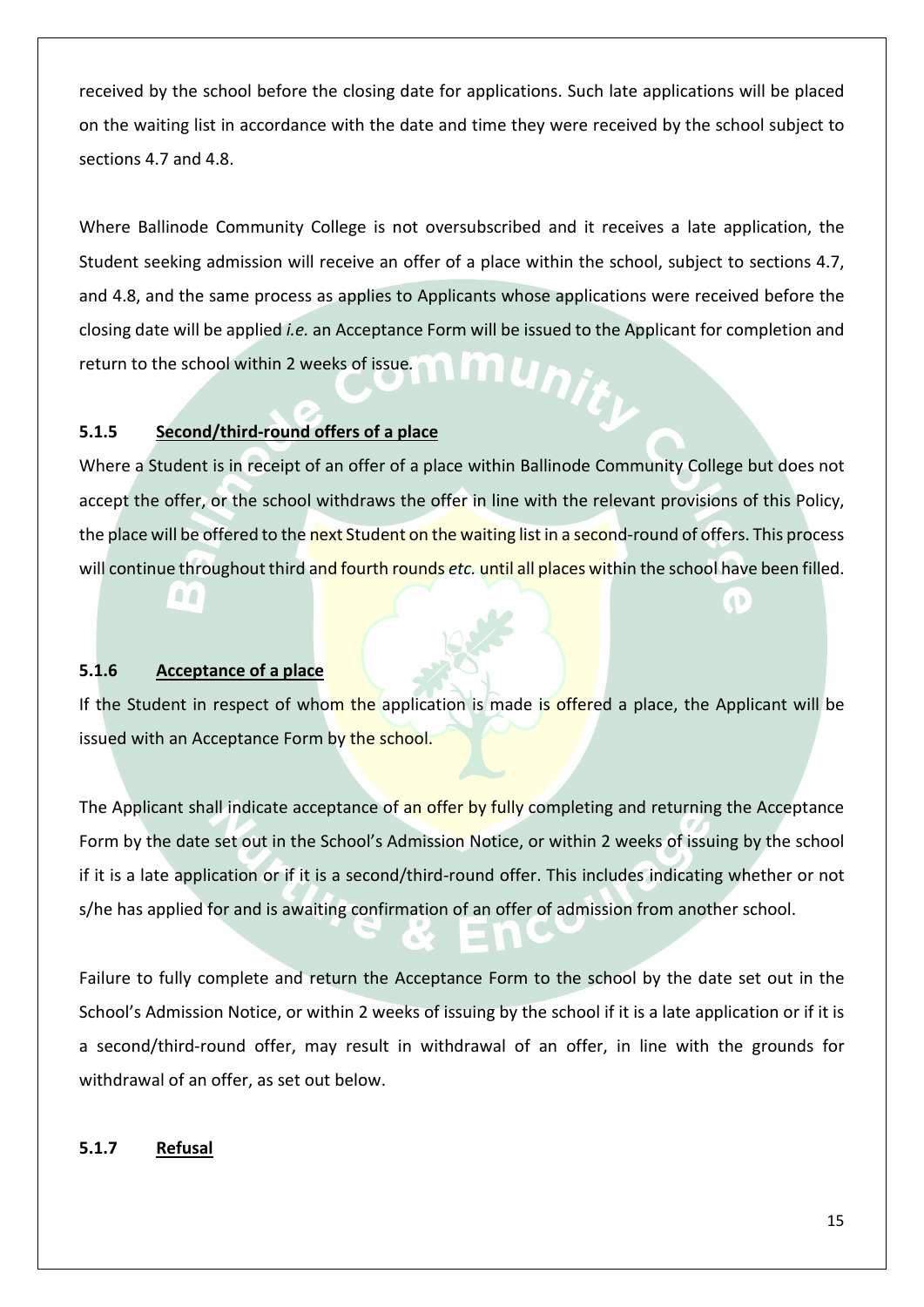Where a Student in respect of whom an application is being sought has not been offered a school place, the Applicant will be provided in writing with:

- 5.1.7.1. The reasons that the Student was not a offered a place in Ballinode Community College;
- 5.1.7.2. Details of the Student's ranking against the published selection criteria, if the year-group to which the Applicant is applying is oversubscribed;
- 5.1.7.3. Details of the Student's place on the waiting list, if applicable; and
- 5.1.7.4. Details of the Applicant's right to appeal the decision.

In addition to the conditions for consideration of an application as set out at 4.7 and 4.8 an offer of admission may not be made where:

5.1.7.5. The information contained in the application is false or misleading in a material respect.

#### **5.1.8 Withdrawal of an offer**

An offer of admission may be withdrawn where:

5.1.8.1. The information contained in the application is false or misleading in a material respect, or 5.1.8.2. The Applicant fails to confirm acceptance of an offer of admission on or before the date set out in the annual Admission Notice of the school for the academic year for which s/he is applying, or in the case of a late application, or second/third-round offer, within 2 weeks, or

5.1.8.3. An Applicant has not indicated:

(i) whether or not s/he has applied for and is awaiting confirmation of an offer from another school(s) and if so, the details of the school(s); and

(ii) whether or not or s/he has accepted an offer of admission from another school(s) and if so, the details of the offer(s).

If an offer of a place is withdrawn by the school, the Student on whose behalf the application was made shall lose his/her place on the admission list or waiting list for that academic year and any subsequent applications for the same academic year on behalf of that Student shall be treated as a late application in line with section 5.1.4 above.

#### **5.1.9 Appeals**

For information relating to an Applicant's right to appeal a decision of Ballinode Community College regarding admission to the First-Year Group, see section 5.2.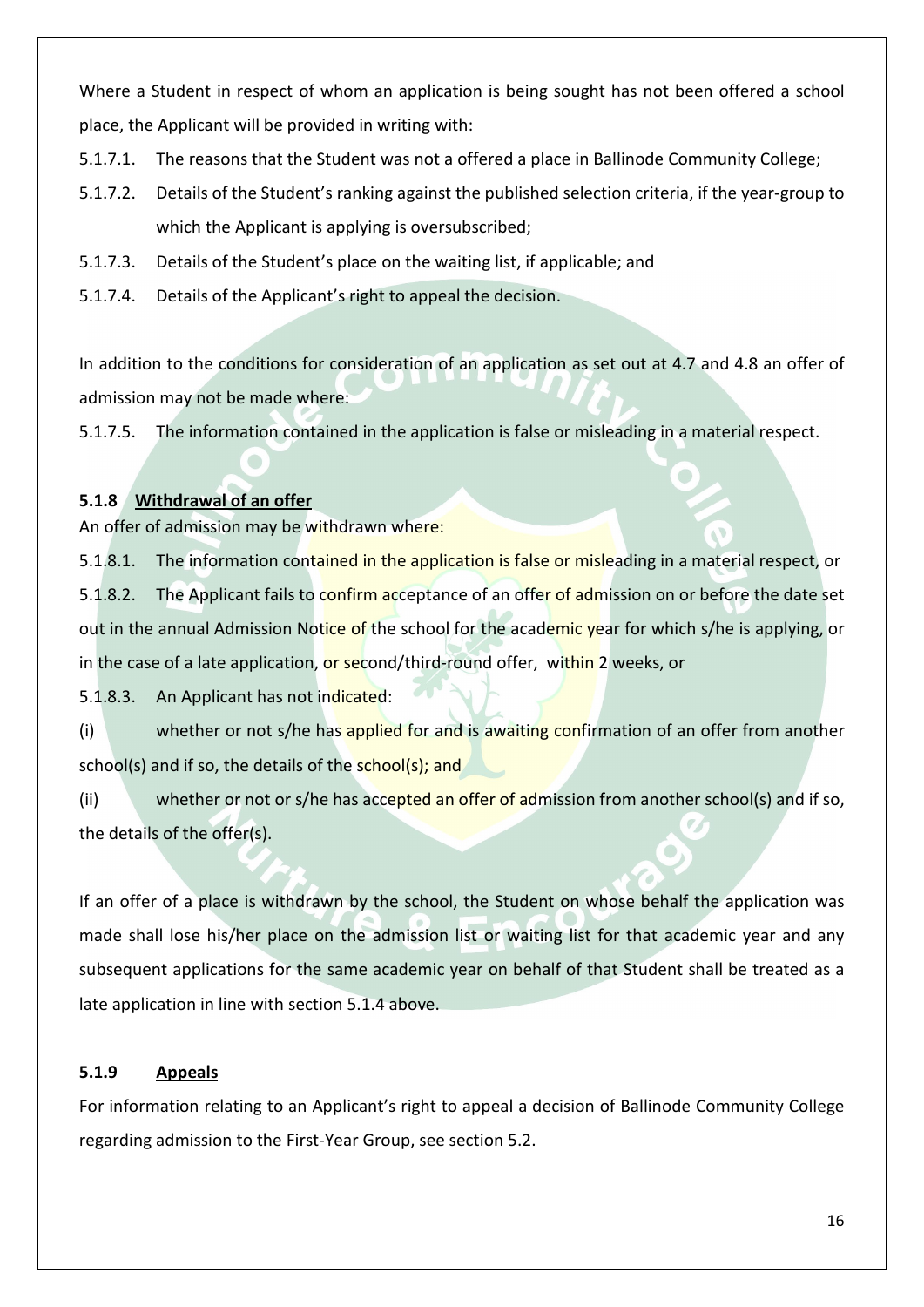#### **5.2. APPEALS**

#### **5.2.1 Appeal where refusal was due to oversubscription:**

An Applicant who was refused admission because the school is oversubscribed and who wishes to appeal this decision must submit his/her appeal in writing, via a Section 29 Appeal Application Form, available from the school office and on the school's website, for it to be reviewed by the board of management of Ballinode Community College at Clarion Road, Sligo (071 9145480; ballinodecollege@msletb.ie). Such an appeal must be brought within fourteen calendar days of receipt by the Applicant of the school's decision to refuse to admit. However, if a different time period for the bringing of such an appeal is specified by the Minister for Education and Skills after the publication of this Policy, same shall apply instead.

If an Applicant is not satisfied with the decision of the board of management, or the board of management is not in a position to review the decision to refuse admission, the Applicant may apply to bring an appeal to an appeals committee established by the Minister for Education and Skills under section 29A of the Education Act 1998.

#### **5.2.2 Appeal where refusal was for a reason other than oversubscription:**

An Applicant who was refused admission to Ballinode Community College for a reason other than the school being oversubscribed and who wishes to appeal this decision may choose to put his/her appeal in writing, via a Section 29 Appeal Application Form, available from the school office and on the school's website, for it to be reviewed by the board of management of Ballinode Community College. Such an appeal must be brought within fourteen calendar days of receipt by the Applicant of the school's decision to refuse to admit. However, if a different time period for the bringing of such an appeal is specified by the Minister for Education and Skills after the publication of this policy, same shall apply instead.

Alternatively, s/he may choose to apply to bring an appeal to an appeals committee established by the Minister for Education and Skills under section 29A of the Education Act 1998.

If an Applicant who chooses to appeal to the board of management is not satisfied with the decision of the board of management, the Applicant may also apply to bring an appeal to an appeals committee established by the Minister for Education and Skills under section 29A of the Education Act 1998.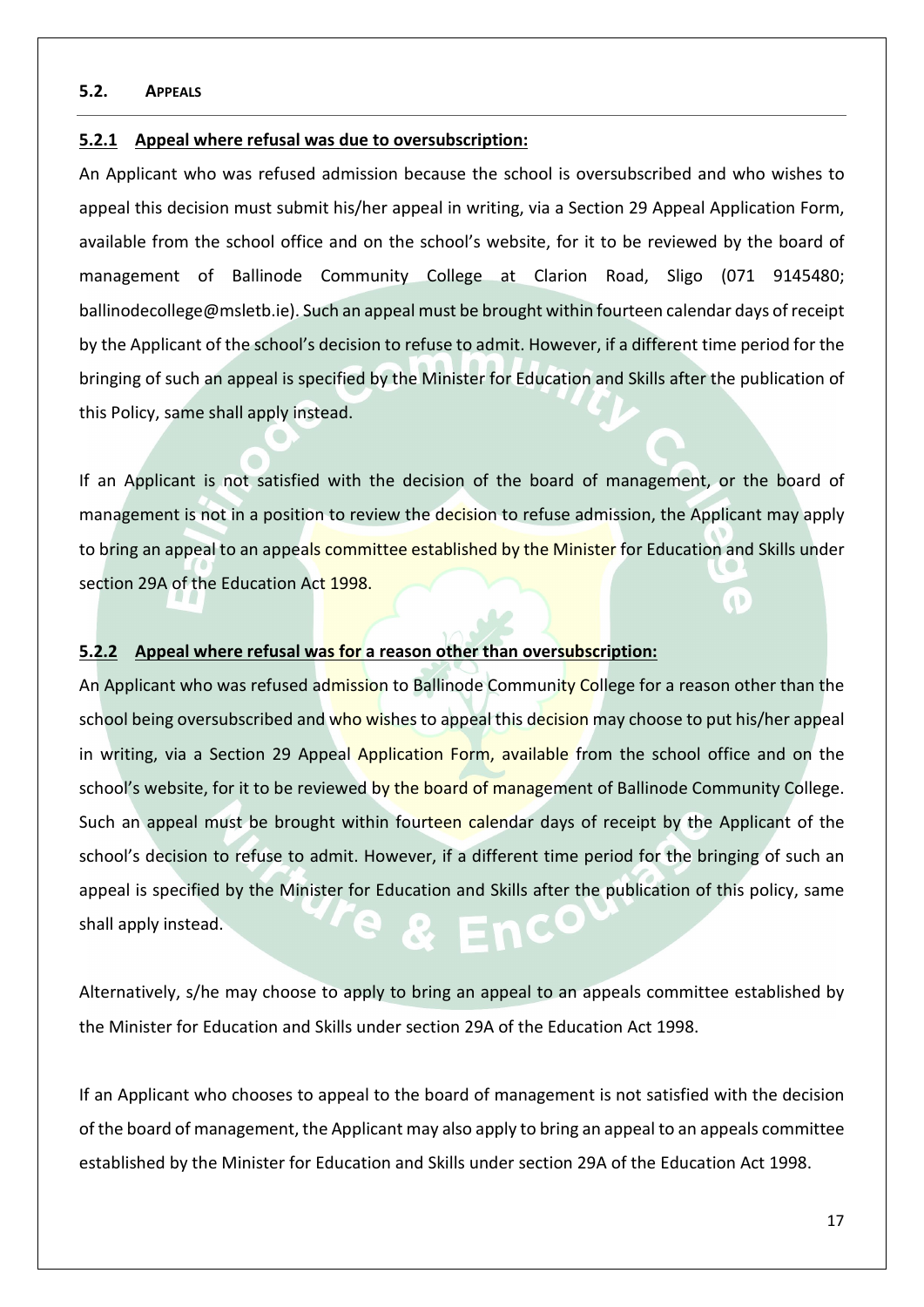#### **5.2.3 Basis for appeal:**

As required by section 29C(2) of the Education Act 1998, an application to appeal must be based on the implementation of this Admission Policy, the content of the school's Admission Notice and also set out the grounds of the request to appeal the decision.

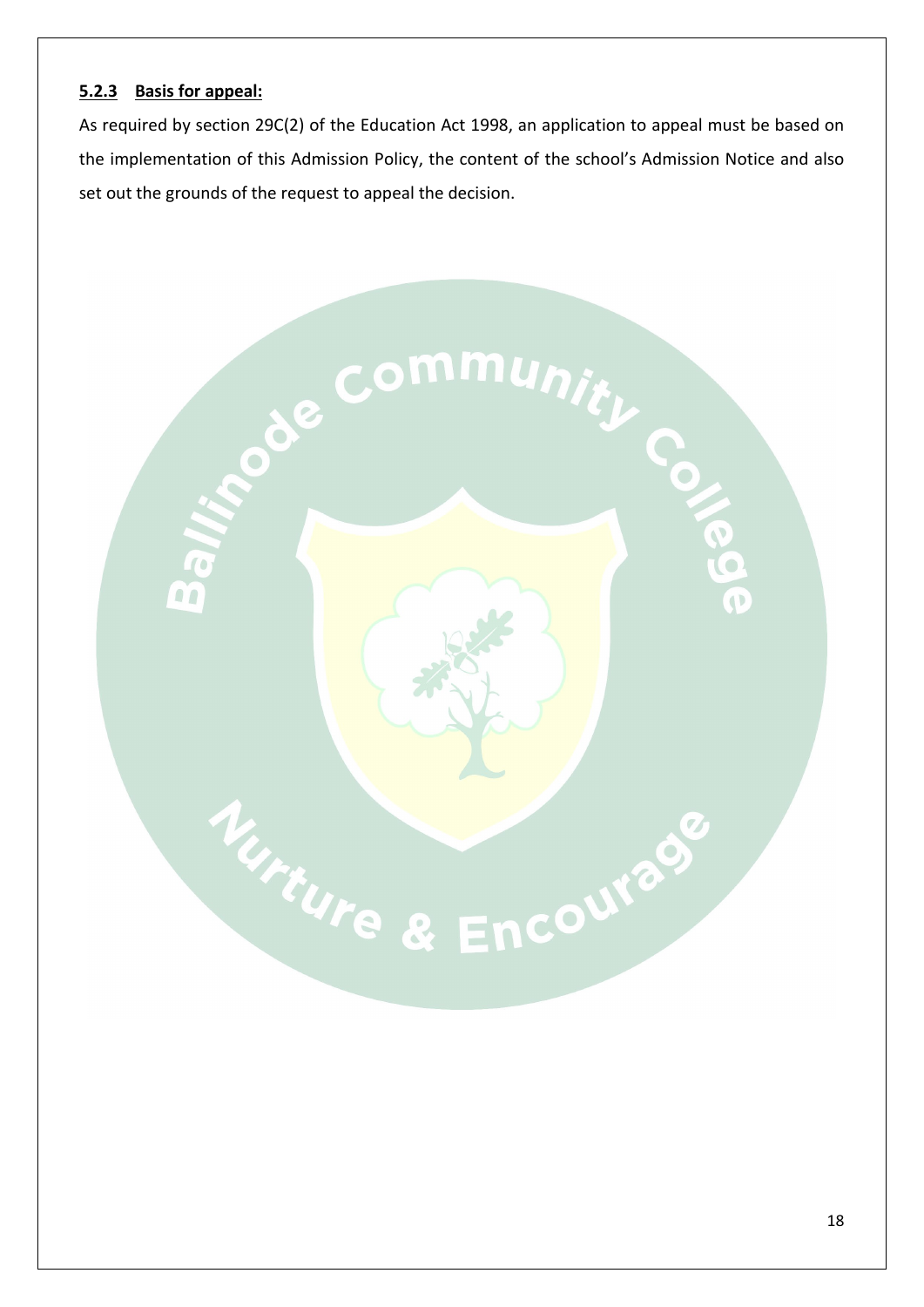#### **SECTION 6**

#### **APPLICATION TO ALL YEAR GROUPS OTHER THAN FIRST-YEAR**

unity Co

#### **6 APPLICATION TO ALL YEAR GROUPS OTHER THAN FIRST-YEAR**

#### **6.1 Admission Provisions (other than First-Year)**

- 6.1.1. Oversubscription
- 6.1.2. Selection criteria in order of priority

 $\begin{array}{c} \bullet \\ \bullet \end{array}$ 

- 6.1.3. Selection process
- 6.1.4. Late Applications
- 6.1.5. Second/third-round offers of a place
- 6.1.6. Acceptance of a place
- 6.1.7. Refusal
- 6.1.8. Withdrawal of an offer
- 6.1.9. Appeals

#### **6.3 Appeals**

- 6.3.1. Appeal where refusal was due to oversubscription
- 6.3.2. Appeal where refusal was for a reason other than oversubscription

Nurre & Encourage

6.3.3. Basis for appeal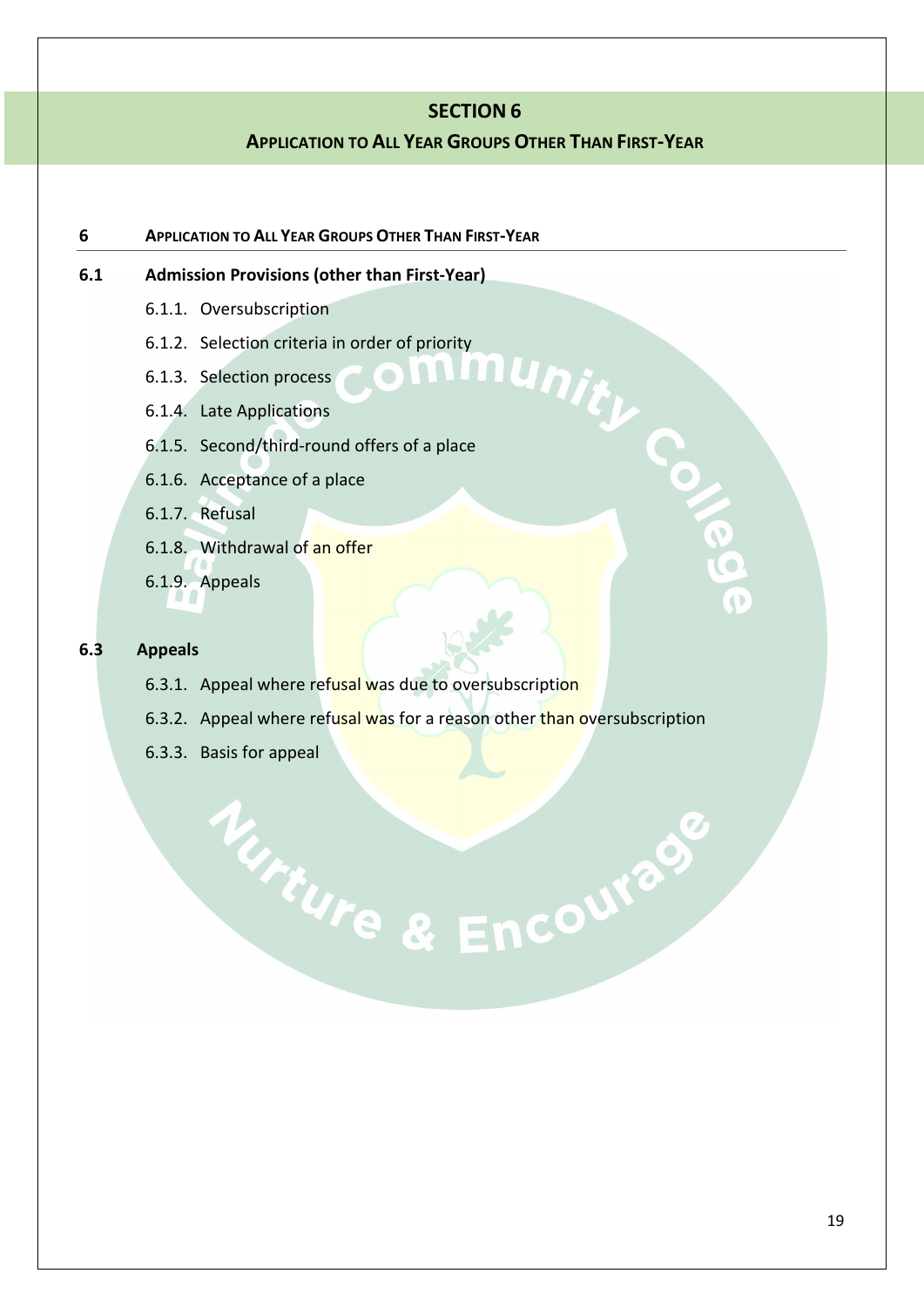#### **6.1 ADMISSION PROVISIONS (OTHER THAN FIRST-YEAR)**

Where Ballinode Community College is not oversubscribed, all Students will be offered a school place, subject to sections 4.7 and 4.8.

A Student applying for admission to a year-group other than First-Year but seeking admission to the Special Class should see section 7 of this Admission Policy. If the student is also applying for a place in the mainstream year group other than First-Year in the event of an unsuccessful application to the Special Class, this section 6 is also applicable. nmunit<sub>k</sub>

#### **6.1.1 Oversubscription**

When the number of applications exceeds the number of places available, the published selection criteria as set out at section 6.1.2 below will apply and a waiting list shall be compiled which shall remain valid only for the school year in respect of which the applications are made. Where Ballinode Community College is in a position to offer further school places that become available for and during that academic year, places will be offered in accordance with the order of priority in which Students have been placed on the waiting list.

For the avoidance of doubt, if a Student does not receive a place in the school for a given academic year, but s/he wishes to be considered for admission to the same year group in the following academic year, a new application must be made on behalf of that Student during the dates specified by the school as being the period when it will accept applications to all years other than the First Year Group.

Where an application is made on behalf of a student for both the Special Class and a mainstream year group, and his/her application for one but not both is successful, s/he will remain in the same position on the waiting list for the group to which s/he was not successful, regardless of whether the Applicant accepts the place in the group to which the student was successful.

Where the school is oversubscribed, any selection criteria that are not included in this Admission Policy shall not be considered in determining whether or not a Student is admitted to the school.

Where the Leaving Certificate Applied Programme in Ballinode Community College is oversubscribed, a Student applying for admission to this programme in the relevant year group, will subject to this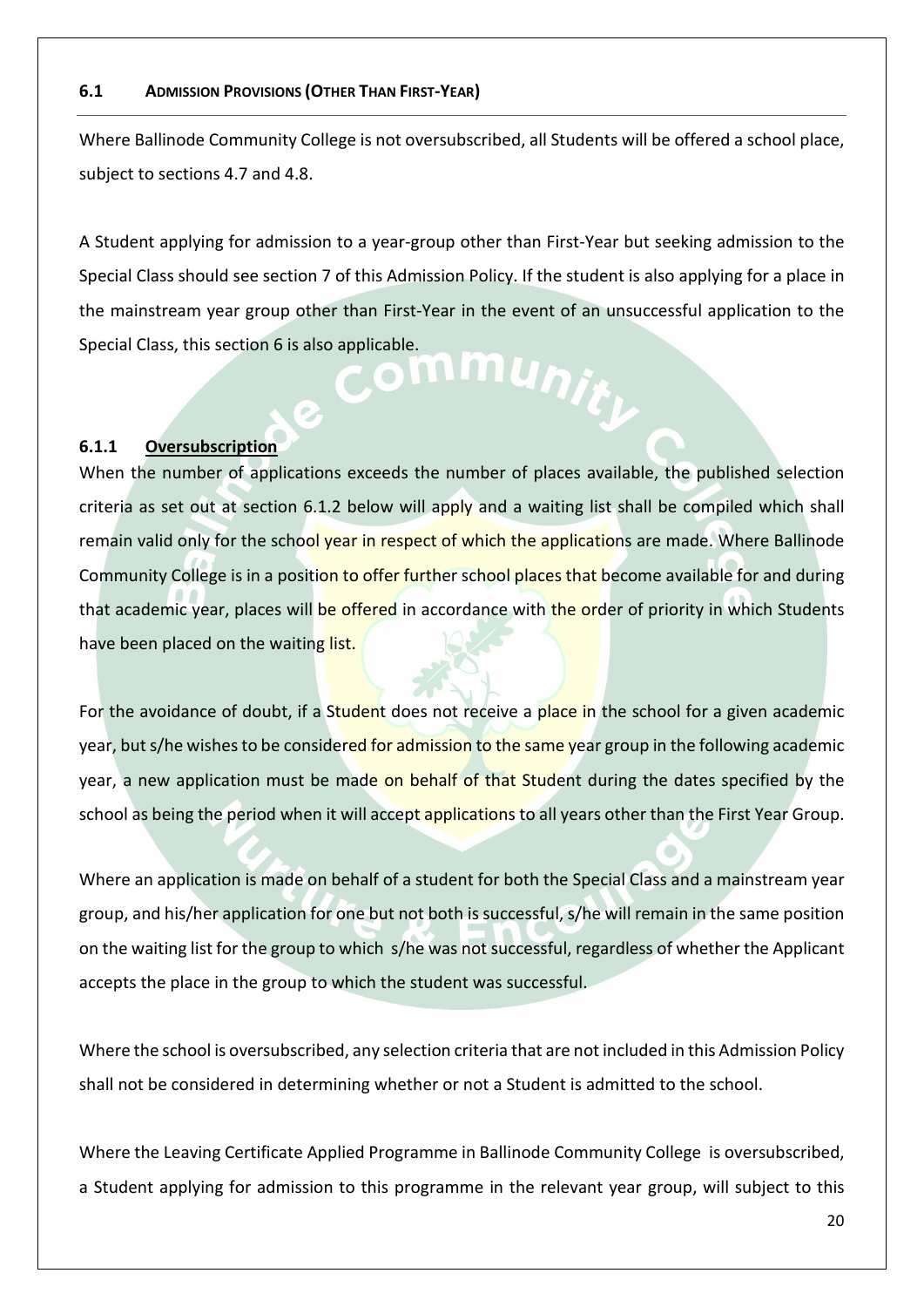policy, be placed on the appropriate waiting list already compiled (annually) by the school, which will contain the names of students enrolled in the school who have been placed on an internal waiting list for this programme.

#### **6.1.2 Selection criteria**

Ballinode Community College will apply the following criteria for admission to a year-group other than First-Year:

- *6.1.2.1. If the Student has siblings currently enrolled in the school;*
- *6.1.2.2 Whether the Student attended a feeder primary school.*
- *6.1.2.3 If the Student resides in the catchment area;*

See section 7 for selection criteria applicable to admission to Special Class. Any selection criteria that are not included in this Admission Policy shall not be considered in determining whether or not an Applicant is admitted.

#### **6.1.3 Selection process**

Ballinode Community College will apply the selection process as follows:

An Applicant will be offered a place in Ballinode Community College based on the number of the published selection criterion met by him/her *i.e.* an Applicant who meets three of the specified application criteria will be given priority over an Applicant who meets two of the specified application criteria.

Where two or more applications have met the same number of selection criteria and are tied for a place, Ballinode Community College will apply a random lottery to assign any available places in the school, or on the waiting list, to those applications.

N.B. The number of places available in a year group is subject to reduction in the event that a placement(s) in the Special Class is/are given to Student(s) from that year group, i.e. the selection process for the Special Class will be completed before the selection process for the mainstream year group and the number of Students who are offered a place in the Special Class will be the number by which the places in the relevant mainstream year group(s) are reduced.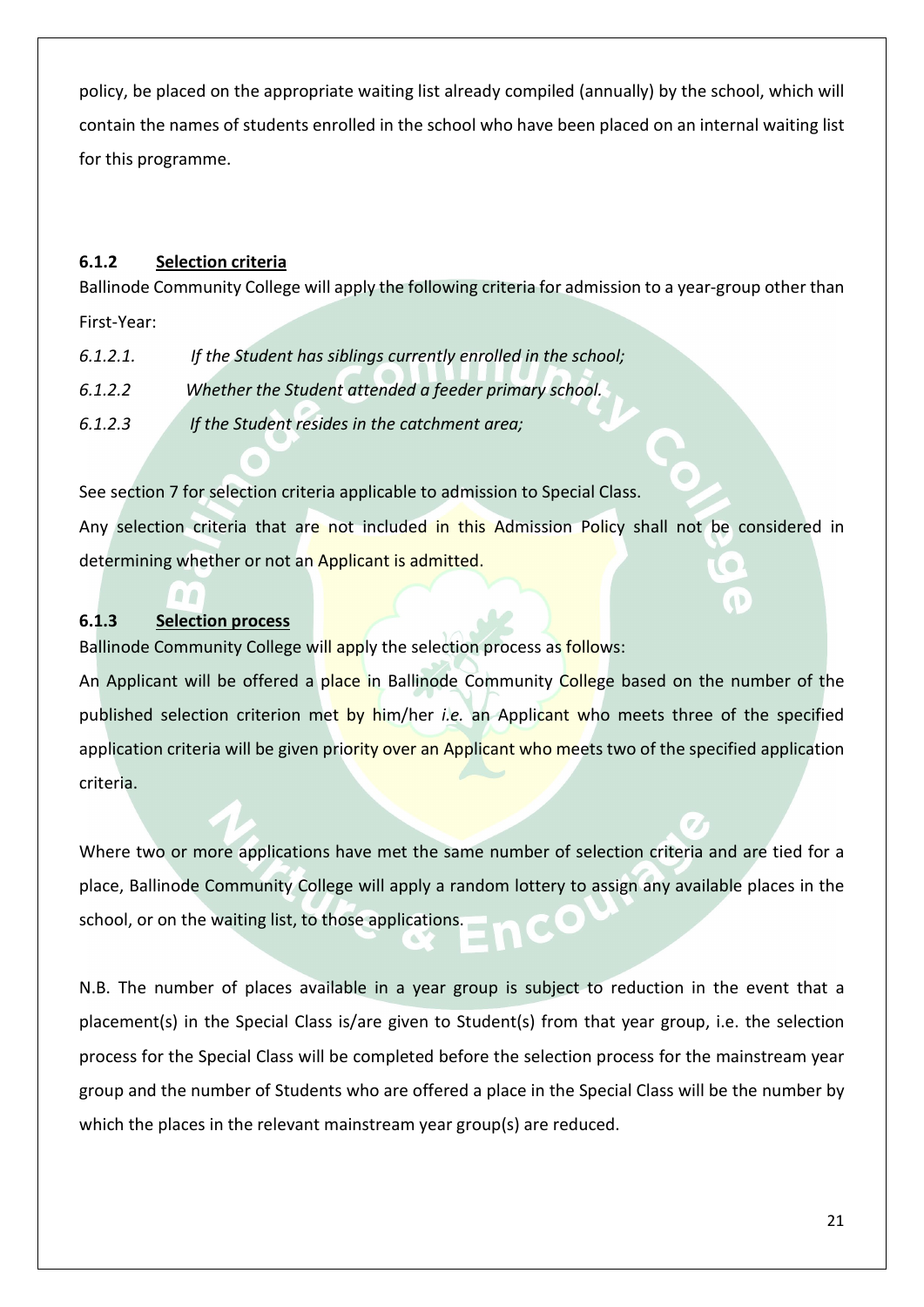#### **6.1.4 Late applications:**

An application received by Ballinode Community College after the closing date published by Ballinode Community College, and set out in the Admission Notice, is considered a late application for the purposes of this Admission Policy.

Where Ballinode Community College is oversubscribed and receives a late application for admission, that application will receive a place on the waiting list beneath Applicants whose applications were received by the school before the closing date for applications. Such late applications will be placed on the waiting list in accordance with the date and time they were received by the school subject to section 4.7 and 4.8.

Where Ballinode Community College is not oversubscribed and it receives a late application, the Student seeking admission will receive an offer of a place within Ballinode Community College, subject to sections 4.7 and 4.8; and the same process as applies to Applicants whose applications were received before the closing date will be applied *i.e.* an Acceptance Form will be issued to the Applicant for completion and return to the school within 2 weeks of issue*.* 

#### **6.1.5 Second/third-round offers of a place**

Where a Student is in receipt of an offer of a place within Ballinode Community College but does not accept the offer, or the school withdraws the offer in line with the relevant provisions of this Policy, the place will be offered to the next Student on the waiting list in a second-round of offers. This process will continue throughout third and fourth rounds *etc.* until all places within the school have been filled.

#### **6.1.6 Acceptance of a place:**

If the Student in respect of whom the application is made is offered a place, the Applicant will be issued with an Acceptance Form by the school.

The Applicant shall indicate acceptance of an offer by fully completing and returning the Acceptance Form by the date set out in the School Admission Notice, or within 2 weeks of issuing by the school if it is a late application or if it is a second/third-round offer. This includes indicating whether or not s/he has applied for and is awaiting confirmation of an offer of admission from another school.

Failure to fully complete and return the Acceptance Form to the school by the date set out in the School Admission Notice, or within 2 weeks of issuing by the school if it is a late application or if it is a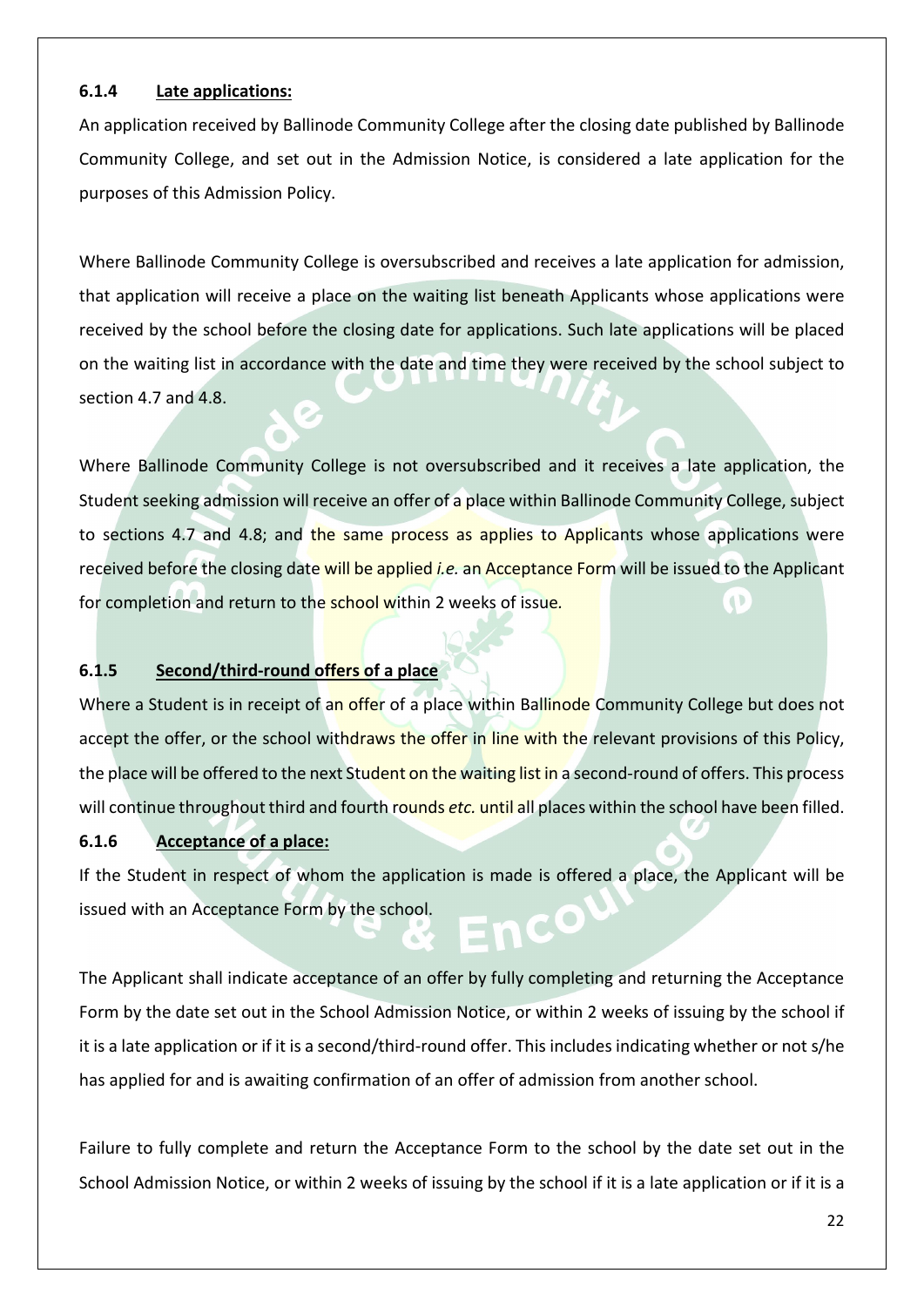second/third-round offer, may result in withdrawal of an offer, in line with the grounds for withdrawal of an offer, as set out below.

#### **6.1.7 Refusal:**

Where a Student in respect of whom an application is being sought has not been offered a school place, the Applicant will be provided in writing with:

- 6.1.7.1. The reasons that the Student was not a offered a place in Ballinode Community College,
- 6.1.7.2. Details of the Student's ranking against the published selection criteria, if the year-group to which the Applicant is applying is oversubscribed,
- 6.1.7.3. Details of the Student's place on the waiting list, if applicable, and
- 6.1.7.4. Details of the Applicant's right to appeal the decision.

In addition to the conditions for consideration of an application as set out at 4.7 and 4.8; an offer of admission may not be made where:

6.1.7.5. The information contained in the application is false or misleading in a material respect.

#### **6.1.8 Withdrawal of an offer**

00

An offer of admission may be withdrawn where:

6.1.8.1. The information contained in the application is false or misleading in a material respect, or 6.1.8.2. The Applicant fails to confirm acceptance of an offer of admission on or before the date set out in the annual Admission Notice of the school for the academic year for which s/he is applying, or in the case of a late application, or second/third-round offer, within 2 weeks, or

6.1.8.3. An Applicant has not indicated:

(i) whether or not s/he has applied for and is awaiting confirmation of an offer from another school(s) and if so, the details of the school(s); and

(ii) whether or not or s/he has accepted an offer of admission from another school(s) and if so, the details of the offer(s).

If an offer of a place is withdrawn by the school, the Student on whose behalf the application was made shall lose his/her place on the admission list or waiting list for that academic year and any subsequent applications for the same academic year on behalf of that Student shall be treated as a late application in line with section 6.1.4 above.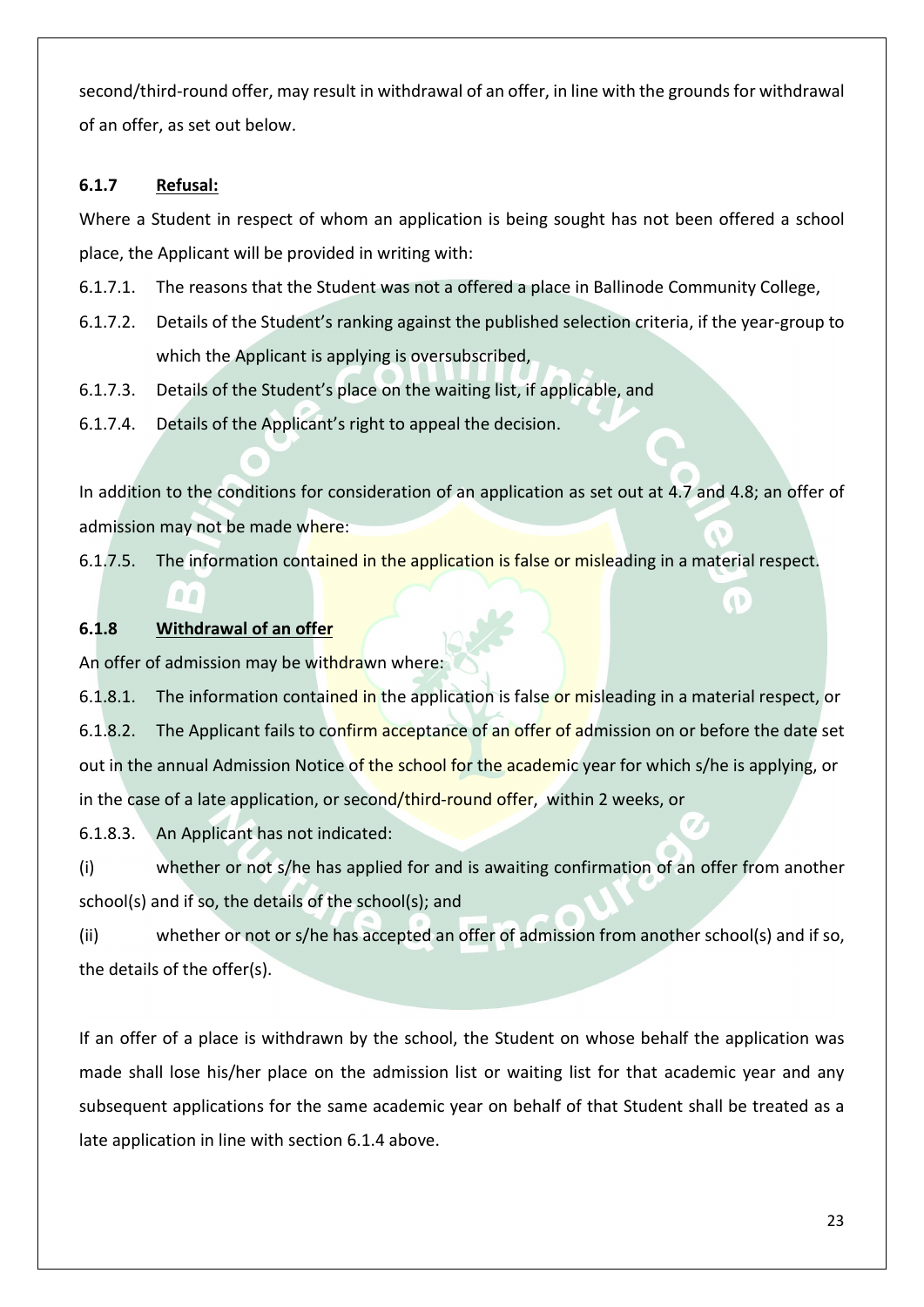#### **6.1.9 Appeals:**

For information relating to an Applicant's right to appeal a decision of Ballinode Community College regarding admission to a year-group other than First-Year, see section 6.2.

#### **6.2 APPEALS**

#### **6.2.1 Appeal where refusal was due to oversubscription:**

An Applicant who was refused admission because the school is oversubscribed and who wishes to appeal this decision must submit his/her appeal in writing, via a Section 29 Appeal Application Form, available from the school office and on the school's website, for it to be reviewed by the board of management of Ballinode Community College at Clarion Road, Sligo (071 9145480; ballinodecollege@msletb.ie). Such an appeal must be brought within fourteen calendar days of receipt by the Applicant of the school's decision to refuse to admit. However, if a different time period for the bringing of such an appeal is specified by the Minister for Education and Skills after the publication of this Policy, same shall apply instead.

If an Applicant is not satisfied with the decision of the board of management, or the board of management is not in a position to review the decision to refuse admission, the Applicant may apply to bring an appeal to an appeals committee established by the Minister for Education and Skills under section 29A of the Education Act 1998.

#### **6.2.2 Appeal where refusal was for a reason other than oversubscription:**

An Applicant who was refused admission to Ballinode Community College for a reason other than the school being oversubscribed and who wishes to appeal this decision may choose to put his/her appeal in writing, via a Section 29 Appeal Application Form, available from the school office and on the school's website, for it to be reviewed by the board of management of Ballinode Community College. Such an appeal must be brought within fourteen calendar days of receipt by the Applicant of the school's decision to refuse to admit. However, if a different time period for the bringing of such an appeal is specified by the Minister for Education and Skills after the publication of this Policy, same shall apply instead.

Alternatively, s/he may choose to apply to bring an appeal to an appeals committee established by the Minister for Education and Skills under section 29A of the Education Act 1998.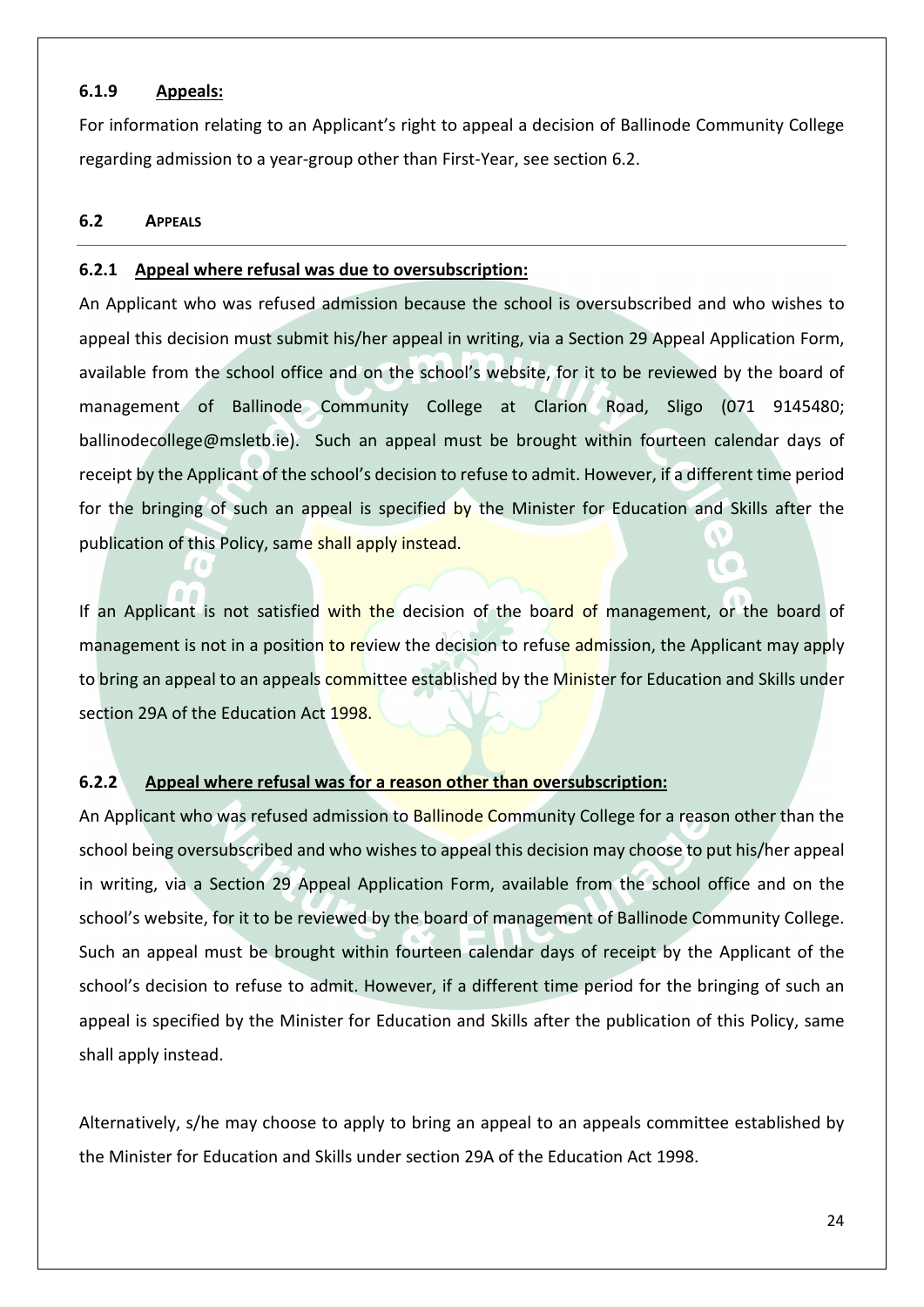If an Applicant who chooses to appeal to the board of management is not satisfied with the decision of the board of management, the Applicant may also apply to bring an appeal to an appeals committee established by the Minister for Education and Skills under section 29A of the Education Act 1998.

#### **6.2.3 Basis for appeal:**

As required by section 29C(2) of the Education Act 1998, an application to appeal must be based on the implementation of this Admission Policy, the content of the school's Admission Notice and also

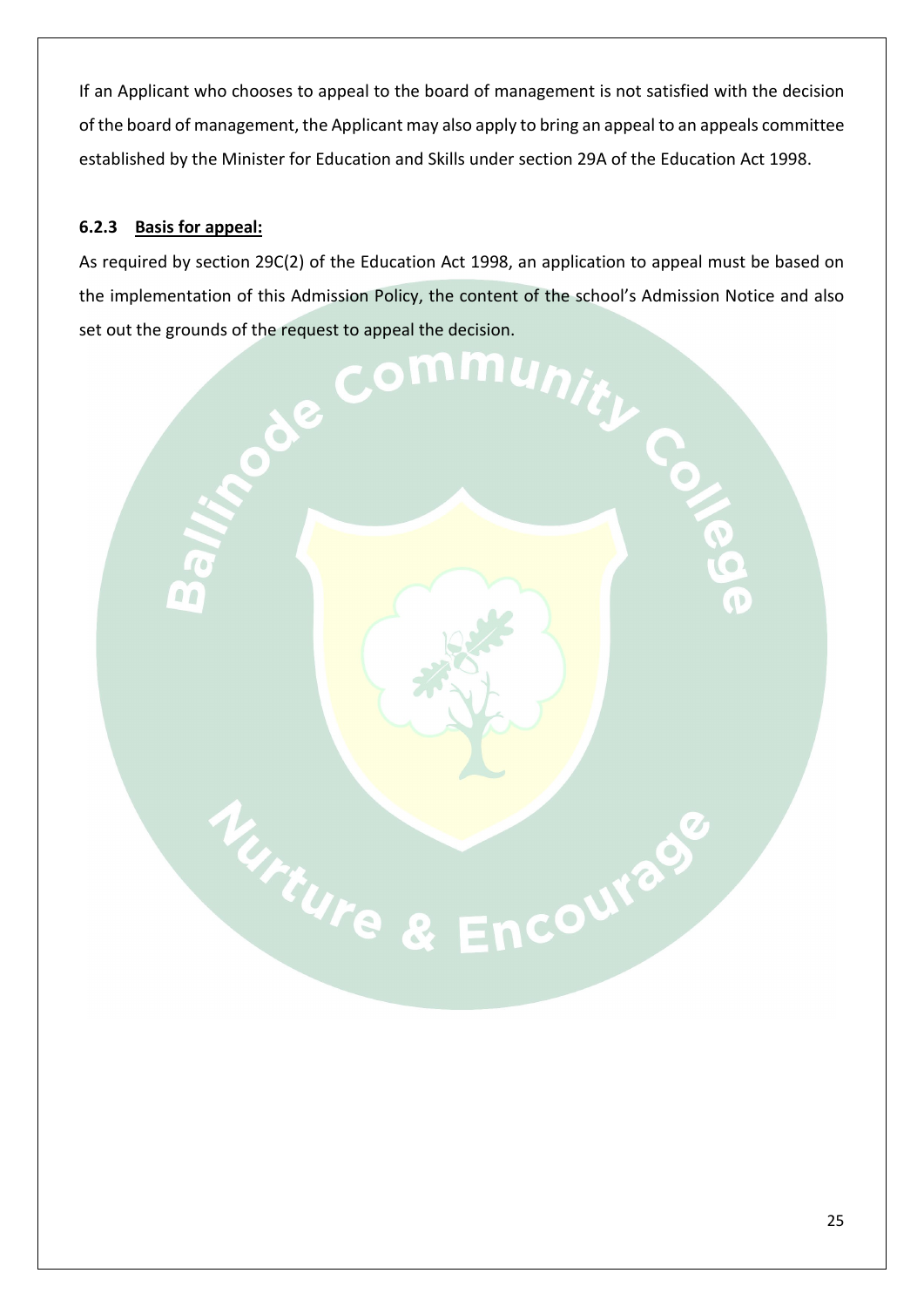#### **SECTION 7**

#### **APPLICATION TO THE SPECIAL CLASSES**

#### **7 APPLICATION TO THE SPECIAL CLASSES**

# **7.1.1.** Admission Provisions for the Special Classes<br>
7.1.1. Oversubscription<br>
7.1.2. Selection criteria in order of priority<br>
The Special Classes

- 7.1.1. Oversubscription
- 7.1.2. Selection criteria in order of priority
- 7.1.3. Selection process
- 7.1.4. Late Applications
- 7.1.5. Second/third-round offers of a place
- 7.1.6. Acceptance of a place
- 7.1.7. Refusal
- 7.1.8. Withdrawal of an offer

#### **7.2 Appeals**

- 7.2.1. Appeal where refusal was due to oversubscription
- 7.2.2. Appeal where refusal was for a reason other than oversubscription

& Encour

7.2.3. Basis for appeal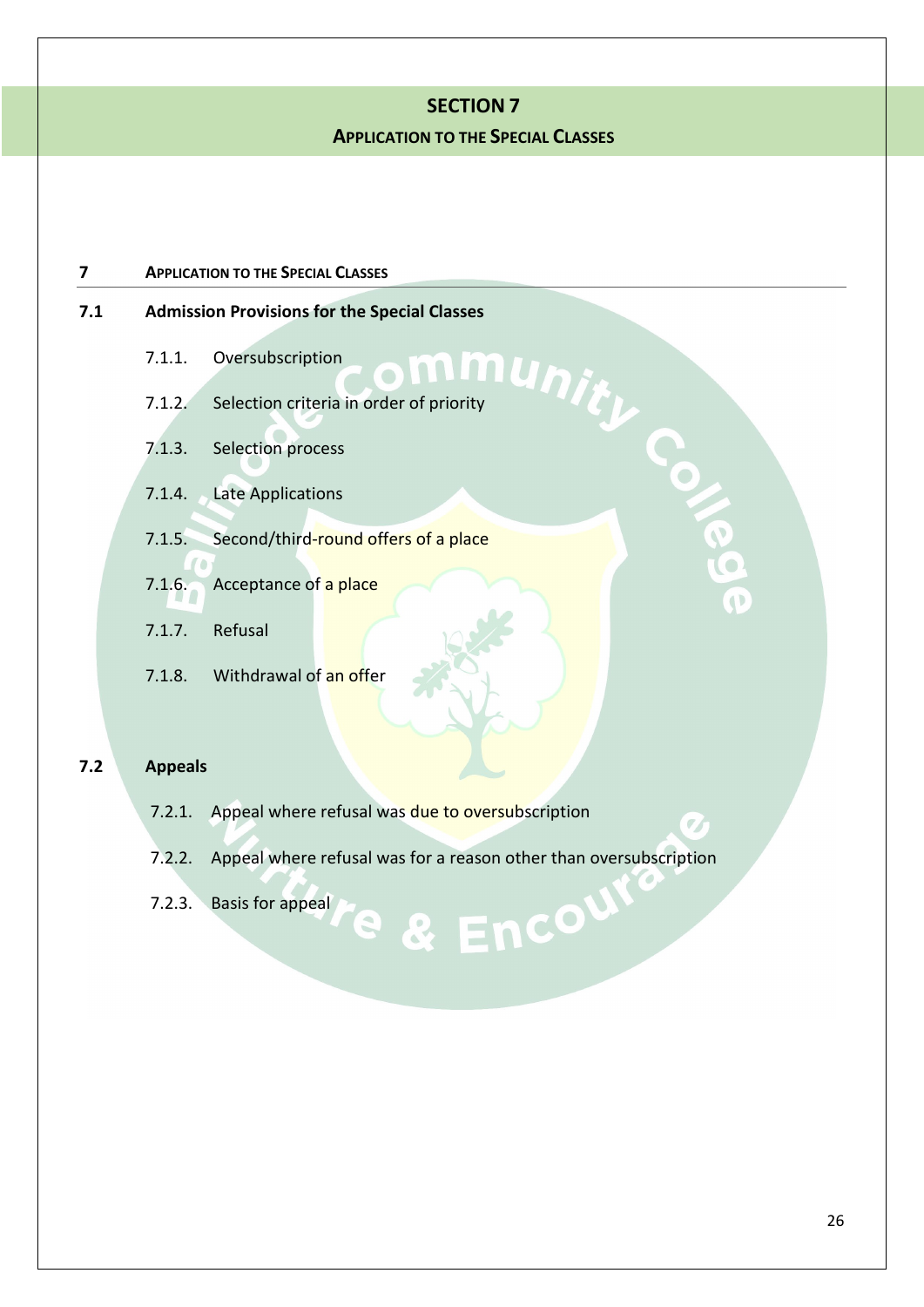#### **7.1 ADMISSION PROVISIONS FOR THE SPECIAL CLASSES**

Ballinode Community College has two Special Classes, established to cater for the special educational needs of Students with Moderate General Learning Disabilities.

Only applications in respect of Students whose needs fall within the category of special educational needs provided for by the Special Class will be considered. In this respect, the school requires that such needs of the Student be verified in a Relevant Report which has been prepared within 12 months immediately preceding the Student's application to the Special Class.

**IMMU** 

Where the Special Class in Ballinode Community College is not oversubscribed, all Students whose needs fall within the category of special educational needs provided for by the Special Class will be offered a place in the Special Class, subject to sections 4.7 and 4.8.

In line with section 4.8, where the Special Class in Ballinode Community College is not oversubscribed, all Children whose needs fall within the category of special educational needs provided for by the Special Class will be offered a place in the Special Class, subject to section 4.7.

#### **7.1.1 Oversubscription:**

When the number of applications exceeds the number of places available, the published selection criteria as set out at section 7.1.2 below will apply and a waiting list shall be compiled which shall remain valid only for the school year in respect of which the applications are made. Where Ballinode Community College is in a position to offer further places that become available in the Special Class for and during that academic year, places will be offered in accordance with the order of priority in which Students have been placed on the waiting list.

Where an application is made on behalf of a Student for both the Special Class and a mainstream year group, and his/her application for one but not both is successful, s/he will remain in the same position on the waiting list for the group to which s/he was not successful, regardless of whether the Applicant accepts the place in the group to which the student was successful.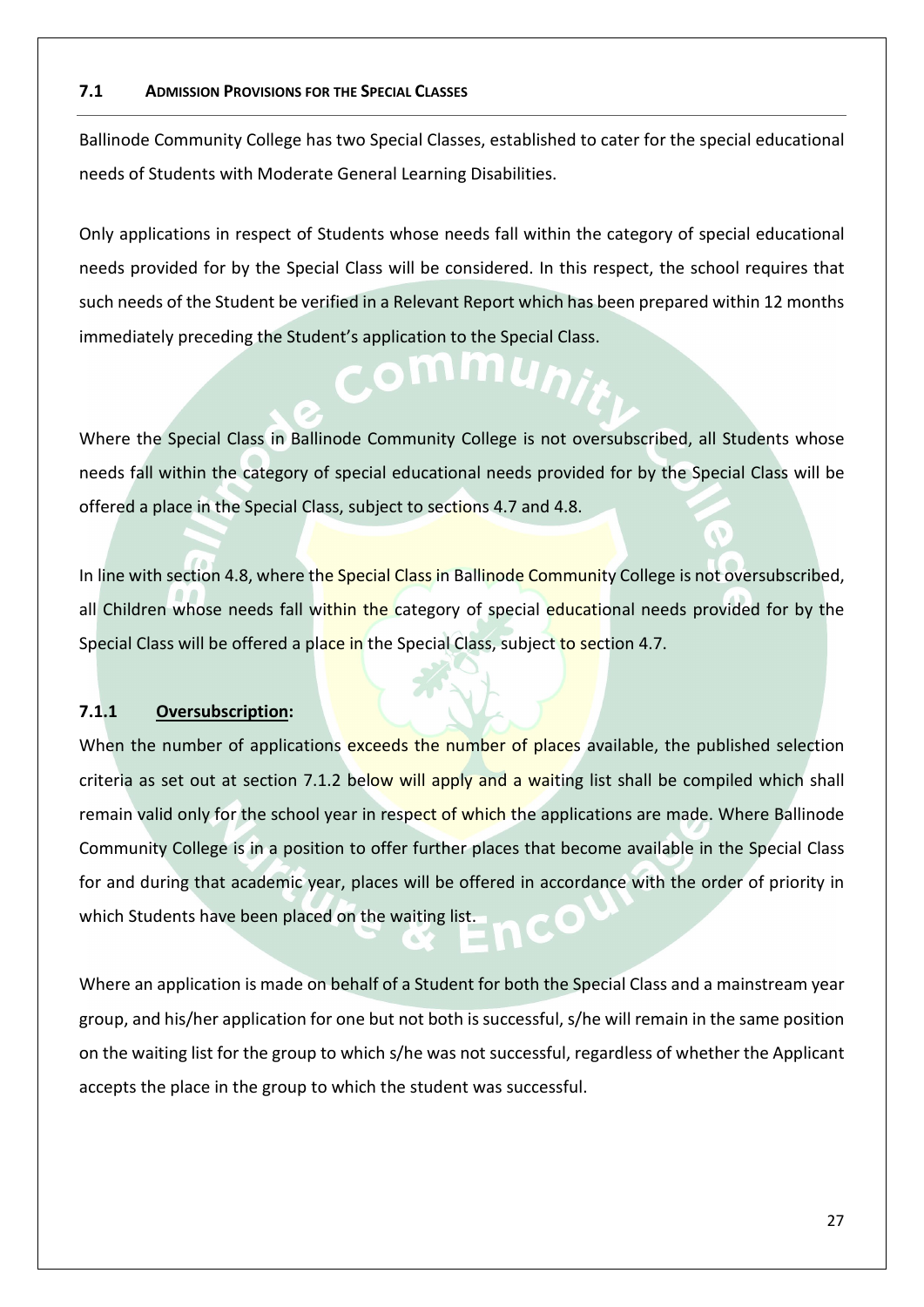For the avoidance of doubt, if a Student does not receive a place in the Special Class for a given academic year, but s/he wishes to be considered for admission to the Special Class in the following academic year, a new application must be made on behalf of that Student during the dates specified by the school as being the period when it will accept applications for the Special Class.

If a transfer Student is offered a place in the Special Class from the waiting list, the offer is subject to there being a place available in the relevant year group for that Student. If there is not a place available in the relevant year group, the next person on the waiting list for the Special Class will be considered for the place in question but this will not change the initial Student's place on the waiting list for the Special Class for the remainder of that school year, i.e. if another place subsequently became available in the Special Class during the school year, the initial Student at the top of the waiting list would be considered first, but again subject to there being a place in the relevant year group for that Student.

For clarity, even if a place becomes available in a given mainstream year group, if there is a waiting list for that year group, the Students on that list have first refusal at the place in the year group irrespective of any matters relating to the Special Class.

Where the school is oversubscribed, any selection criteria that are not included in this Admission Policy shall not be considered in determining whether or not a Student is admitted to the school.

#### **7.1.2 Selection criteria:**

Applications to the Special Class will only be considered if the Student's needs fall within the specified category of special educational needs provided for by this class. Subject to this requirement, in the event of oversubscription, the following criteria for admission to the Special Class will apply:

- *7.1.2.1 If the Student has siblings currently enrolled in the school;*
- *7.1.2.2 Whether the Student attended a feeder primary school.*
- *7.1.2.3 If the Student resides in the catchment area;*
- *7.1.2.4 The greatest level of educational need, as determined by the Principal in consultation with the NCSE, and/or NEPS, having considered the Relevant Report in respect of the Child.*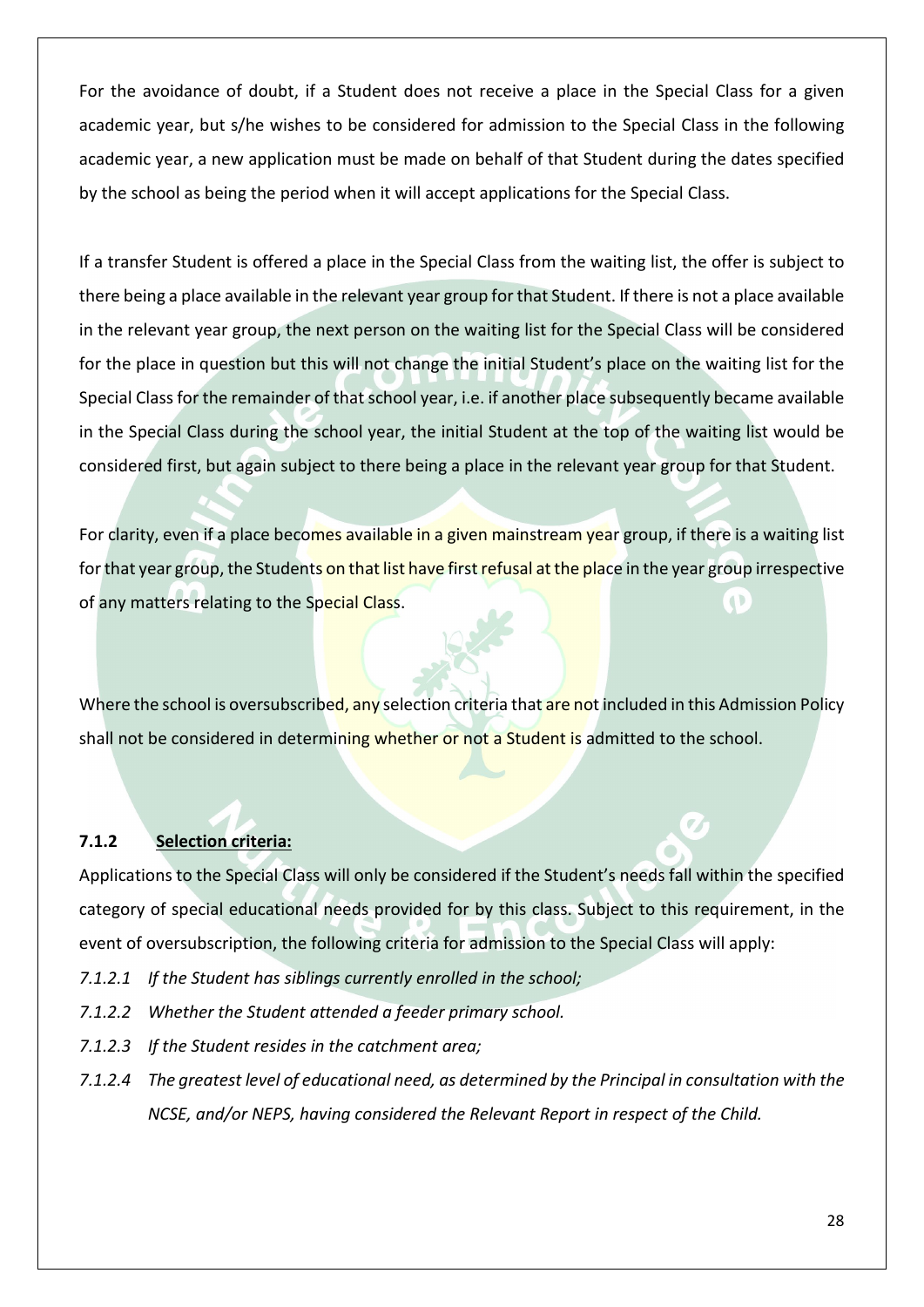#### **7.1.3 Selection process:**

Ballinode Community College will apply the selection process as follows:

Having met the criteria for admission to the Special Class, applications are considered against the published selection criteria. Places will be offered in the first instance to those who meet the first criterion. Subsequently, where the school still has places available the remaining Applicants are considered against the second criterion and those Applicants who meet this criterion will be offered a place within the Special Class. This process is continuously carried out until all available places have been offered and accepted.

Where two or more applications are tied in the foregoing selection process, Ballinode Community College will apply a random lottery to assign any available places in the school, or on the waiting list, to those applications.

N.B. The number of places available in a year group is subject to reduction in the event that a placement(s) in the Special Class is/are given to Student(s) from that year group, i.e. the selection process for the Special Class will be completed before the selection process for the mainstream year group and the number of Students who are offered a place in the Special Class will be the number by which the places in the relevant mainstream year group(s) are reduced.

#### **7.1.4 Late applications:**

An application received by Ballinode Community College after the closing date published by Ballinode Community College, and set out in the Admission Notice, is considered a late application for the purposes of this Admission Policy.

Where Ballinode Community College is oversubscribed and receives a late application for admission, that application will receive a place on the waiting list beneath Applicants whose applications were received by the school before the closing date for applications. Such late applications will be placed on the waiting list in accordance with the date and time they were received by the school subject to sections 4.7 and 4.8.

Where Ballinode Community College is not oversubscribed and it receives a late application, the Student seeking admission will receive an offer of a place within Ballinode Community College, subject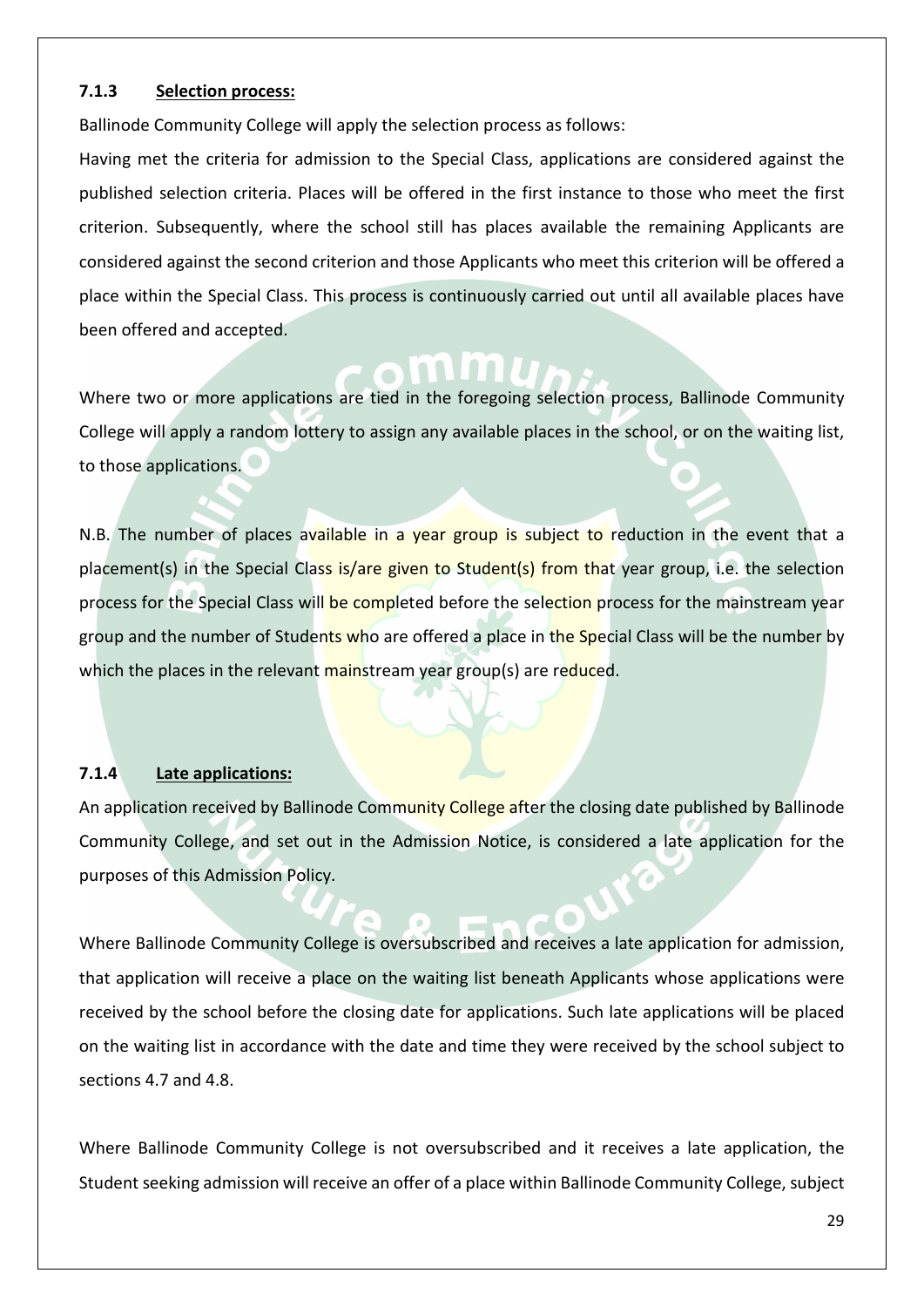to sections 4.7 and 4.8. and the same process as applies to Applicants whose applications were received before the closing date will be applied *i.e.* an Acceptance Form will be issued to the Applicant for completion and return to the school within 2 weeks of issue*.* 

#### **7.1.5 Second/third-round offers of a place**

Where a Student is in receipt of an offer of a place within Ballinode Community College but does not accept the offer, or the school withdraws the offer in line with the relevant provisions of this Policy, the place will be offered to the next Student on the waiting list in a second-round of offers. This process will continue throughout third and fourth rounds *etc.* until all places within the Special Class have been filled.

#### **7.1.6 Acceptance of a place:**

If the Student in respect of whom the application is made is offered a place, the Applicant will be issued with an Acceptance Form by the school.

The Applicant shall indicate acceptance of an offer by fully completing and returning the Acceptance Form by the date set out in the School Admission Notice, or within 2 weeks of issuing by the school if it is a late application or if it is a second/third-round offer. This includes indicating whether or not s/he has applied for and is awaiting confirmation of an offer of admission from another school.

Failure to fully complete and return the Acceptance Form to the school by the date set out in the school's Admission Notice, or within 2 weeks of issuing by the school if it is a late application or if it is a second/third-round offer, may result in withdrawal of an offer, in line with the grounds for withdrawal of an offer, as set out below.

#### **7.1.7 Refusal:**

Where a Student in respect of whom an application is being sought has not been offered a school place, the Applicant will be provided in writing with:

 $\mathbf{C}^{\mathbf{O}}$ 

7.1.7.1 The reasons that the Student was not a offered a place in Ballinode Community College;

7.1.7.2 Details of the Student's ranking against the published selection criteria, if the year-group to which the applicant is applying is oversubscribed;

7.1.7.3 Details of the Student's place on the waiting list, if applicable; and

7.1.7.4 Details of the Applicant's right to appeal the decision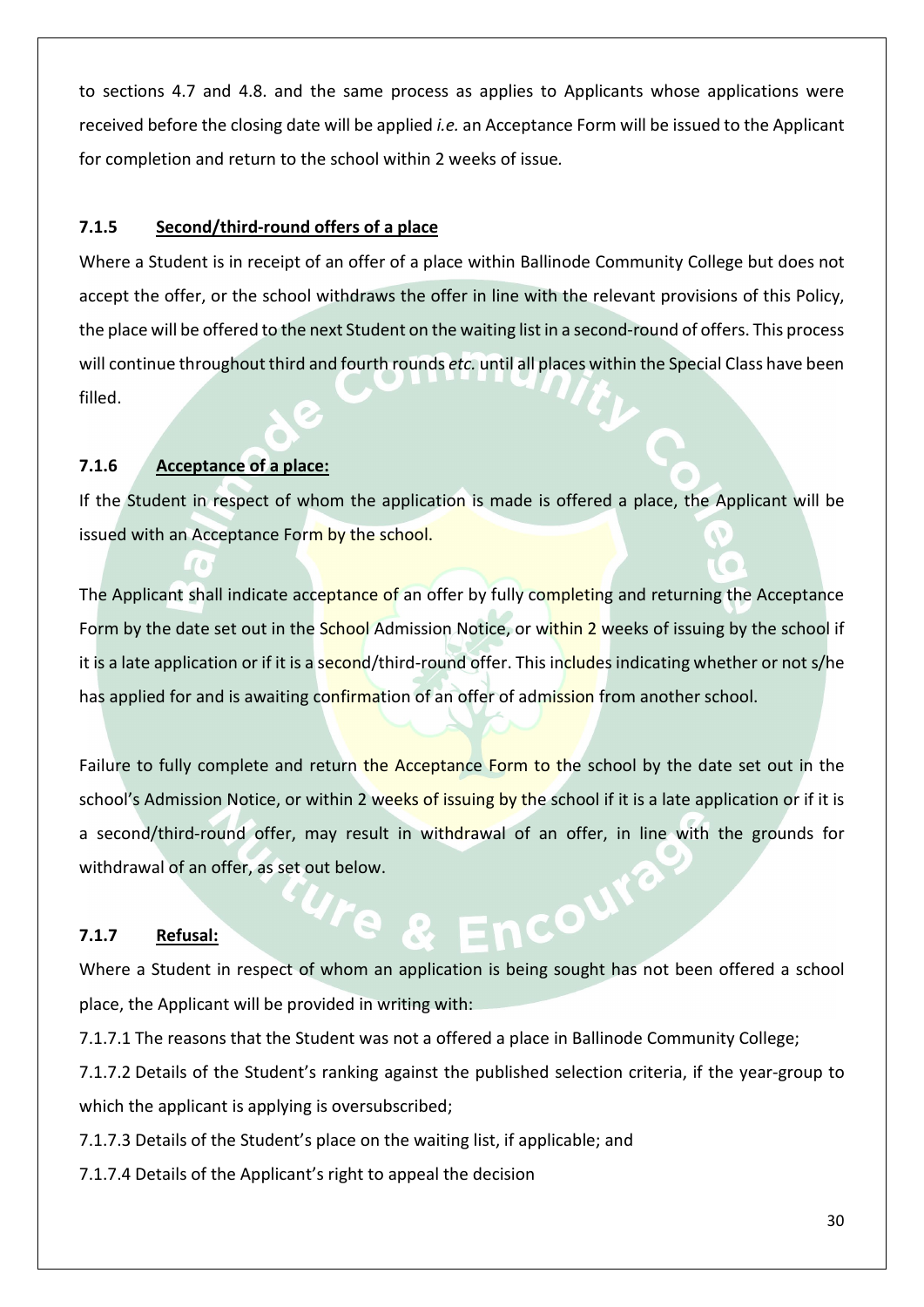In addition to the conditions for consideration of an application as set out at 4.7 and 4.8; an offer of admission may not be made where:

7.1.7.5 The information contained in the application is false or misleading in a material respect.

#### **7.1.8 Withdrawal of an offer**

An offer of admission may be withdrawn where:

7.1.8.1. The information contained in the application is false or misleading in a material respect, or 7.1.8.2. The Applicant fails to confirm acceptance of an offer of admission on or before the date set out in the annual Admission Notice of the school for the academic year for which s/he is applying, or in the case of a late application, or second/third-round offer, within 2 weeks, or

7.1.8.3. An Applicant has not indicated:

(i) whether or not s/he has applied for and is awaiting confirmation of an offer from another school(s) and if so, the details of the school(s); and

(ii) whether or not or s/he has accepted an offer of admission from another school(s) and if so, the details of the offer(s).  $\left( \begin{array}{c} 1 \end{array} \right)$ 

If an offer of a place is withdrawn by the school, the Student on whose behalf the application was made shall lose his/her place on the admission list or waiting list for that academic year and any subsequent applications for the same academic year on behalf of that Student shall be treated as a late application in line with section 7.1.4 above.

#### **7.1.9 Appeals:**

For information relating to an Applicant's right to appeal a decision of Ballinode Community College regarding admission to a Special Class, see section 7.2

#### **7.2 APPEALS**

#### **7.2.1. Appeal where refusal was due to oversubscription:**

An Applicant who was refused admission because the school is oversubscribed and who wishes to appeal this decision must submit his/her appeal in writing, via a Section 29 Appeal Application Form, available from the school office and on the school's website, for it to be reviewed by the board of management of Ballinode Community College at Clarion Road, Sligo (071 9145480; ballinodecollege@msletb.ie). Such an appeal must be brought within fourteen calendar days of receipt